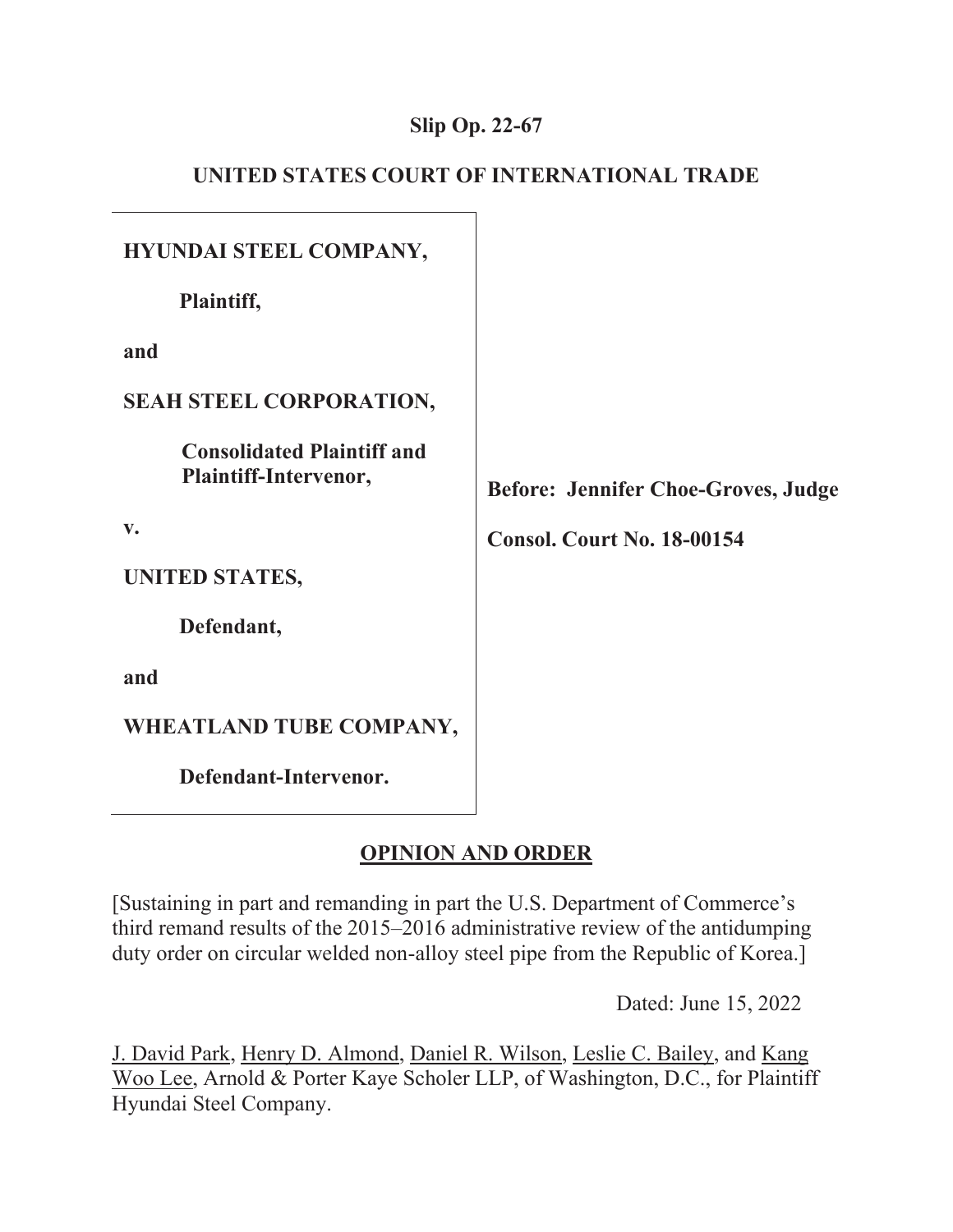Jeffrey M. Winton and Amrietha Nellan, Winton & Chapman PLLC, of Washington, D.C., for Consolidated Plaintiff and Plaintiff-Intervenor SeAH Steel Corporation.

Patricia M. McCarthy, Assistant Director, Commercial Litigation Branch, Civil Division, U.S. Department of Justice, of Washington, D.C., for Defendant United States. With her on the brief were Brian M. Boynton, Acting Assistant Attorney General, and Jeanne E. Davidson, Director. Of counsel on the brief was Elio Gonzalez, Senior Attorney, Office of the Chief Counsel for Trade Enforcement & Compliance, U.S. Department of Commerce.

Roger B. Schagrin and Elizabeth J. Drake, Schagrin Associates, of Washington, D.C., for Defendant-Intervenor Wheatland Tube Company.

Choe-Groves, Judge: Plaintiff Hyundai Steel Company ("Hyundai Steel") and Consolidated Plaintiff and Plaintiff-Intervenor SeAH Steel Corporation ("SeAH") (collectively, "Plaintiffs") challenge the final determination in the 2015– 2016 administrative review of the antidumping duty order covering circular welded non-alloy steel pipe ("CWP") from the Republic of Korea ("Korea"). Circular Welded Non-Alloy Steel Pipe from the Republic of Korea ("Final Results"), 83 Fed. Reg. 27,541 (Dep't of Commerce June 13, 2018) (final results of antidumping duty administrative review; 2015–2016); see also Issues and Decision Mem. for the Final Results of Antidumping Duty Admin. Review of Circular Welded Non-Alloy Steel Pipe from the Republic of Korea; 2015–2016 ("Final IDM"), PR 314.<sup>1</sup>

<sup>&</sup>lt;sup>1</sup> Citations to the administrative record reflect the public record ("PR") and confidential record ("CR") document numbers filed in this case, ECF Nos. 50, 51.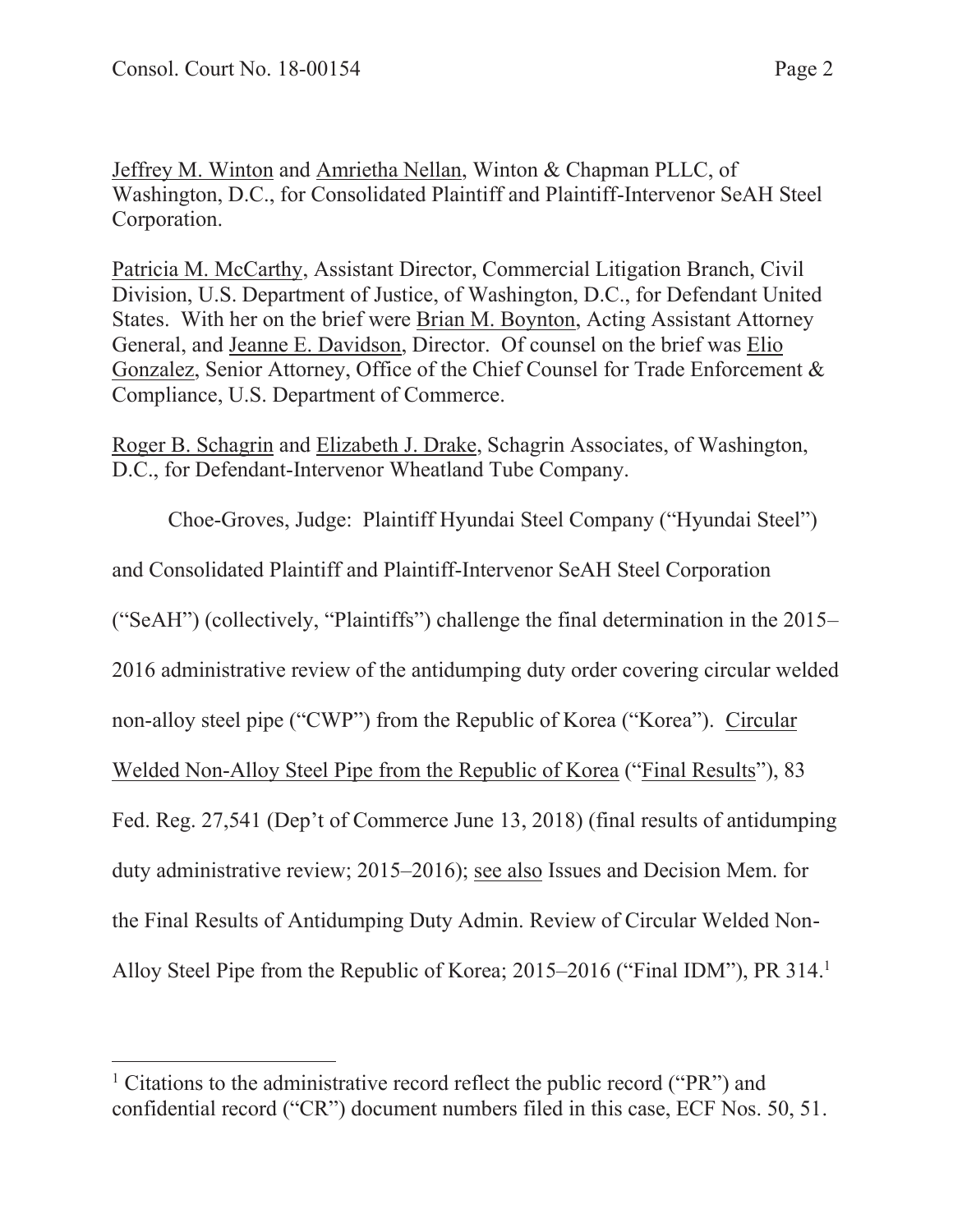Before the Court are the Final Results of Redetermination Pursuant to Court Remand ("Third Remand Results"), ECF No. 94-1, ordered in Hyundai Steel Co. v. United States ("Hyundai Steel III"), 45 CIT \_\_, \_\_, 531 F. Supp. 3d 1344, 1353– 54 (2021). Hyundai Steel requests that the Court sustain Commerce's Third Remand Results, noting that although Commerce continues to find that a particular market situation existed in Korea during the period of review, Commerce under protest recalculated Hyundai Steel's weighted-average dumping margin by eliminating the particular market situation adjustment of the Final Results with respect to Hyundai Steel. Pl. Hyundai Steel's Comments Commerce's Third Remand Results ("Hyundai Steel's Cmts.") at 1–5, ECF No. 99. SeAH, a nonexamined respondent, argues that remand is again required because the margin rate that Commerce recalculated is a simple average of the margins for the two mandatory respondents, Hyundai Steel and Husteel Co., Ltd. ("Husteel"). See Comments SeAH Opp'n Commerce's Sept. 8, 2021 Redetermination ("SeAH's Cmts.") at 1–6, ECF No. 96. According to SeAH, Commerce eliminated the particular market situation adjustment for Hyundai Steel and also eliminated the particular market situation adjustment to the sales-below-cost test for Husteel during the third remand, but Commerce continued to make an improper particular market situation adjustment to Husteel's normal value for transactions determined to be based on constructed value when recalculating SeAH's rate, and therefore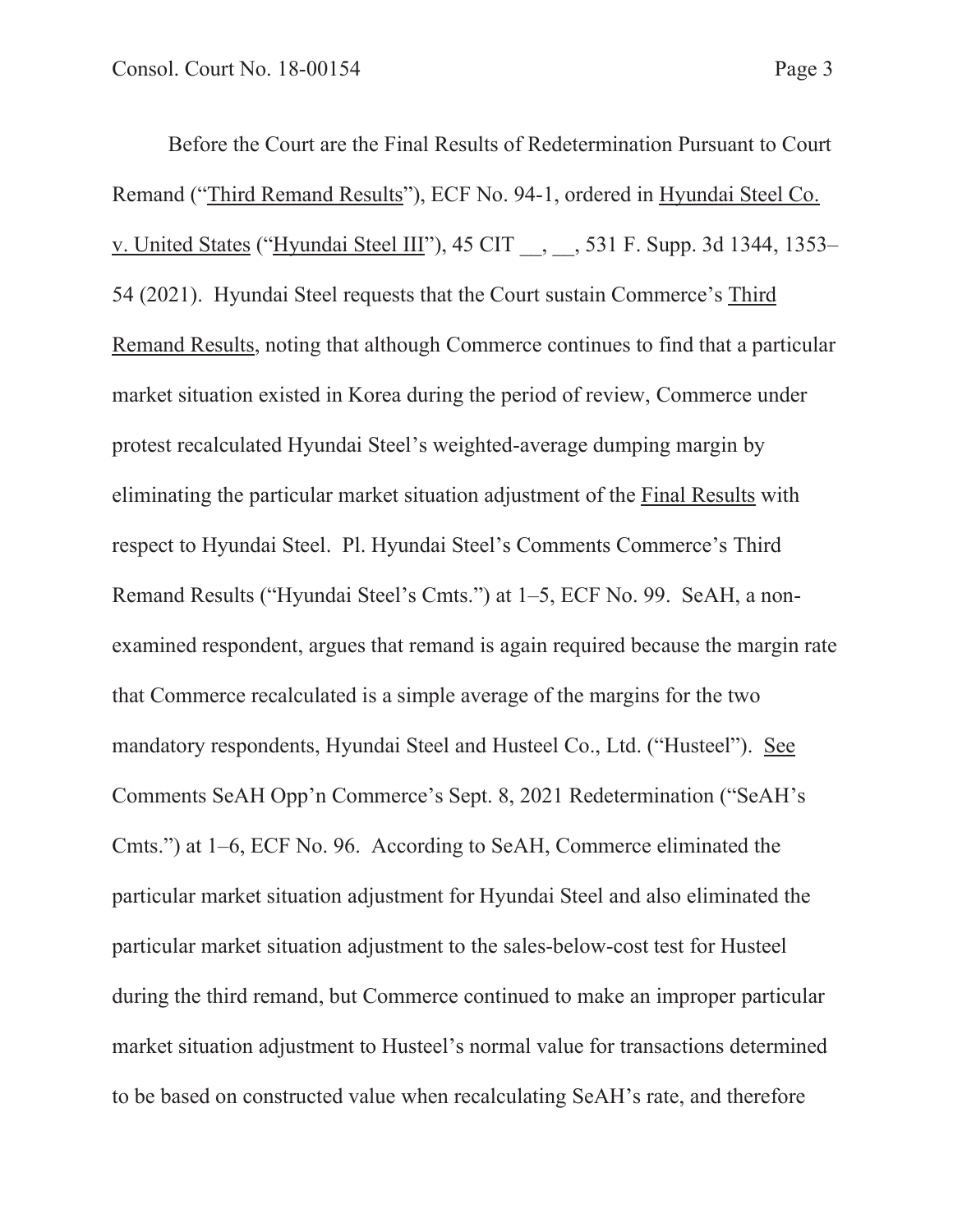this non-examined respondent rate continues to be tainted. See id. at 3–5; see also Third Remand Results at 6–7.

Defendant United States ("Defendant") argues that Commerce complied with the Court's remand order when it removed the particular market situation adjustment for Hyundai Steel under protest. Def.'s Resp. Comments Regarding Third Remand Redetermination ("Def.'s Resp.") at 6–7, ECF No. 104. Defendant also argues that Commerce calculated the dumping margin for SeAH by permissibly averaging the rates of the two mandatory respondents. Id. at 7–8. Defendant-Intervenor Wheatland Tube Company ("Wheatland") filed comments in partial opposition, noting its support of Commerce's remand determination filed under protest. Def.-Interv.'s Comments Partial Opp'n Remand Redetermination ("Def.-Interv.'s Cmts.") at 1, ECF No. 100.

For the following reasons, the Court sustains in part and remands in part the Third Remand Results.

## **ISSUES PRESENTED**

The Court reviews the following issues:

1. Whether Commerce's removal of the particular market situation adjustment when calculating Hyundai Steel's dumping margin is in accordance with the law; and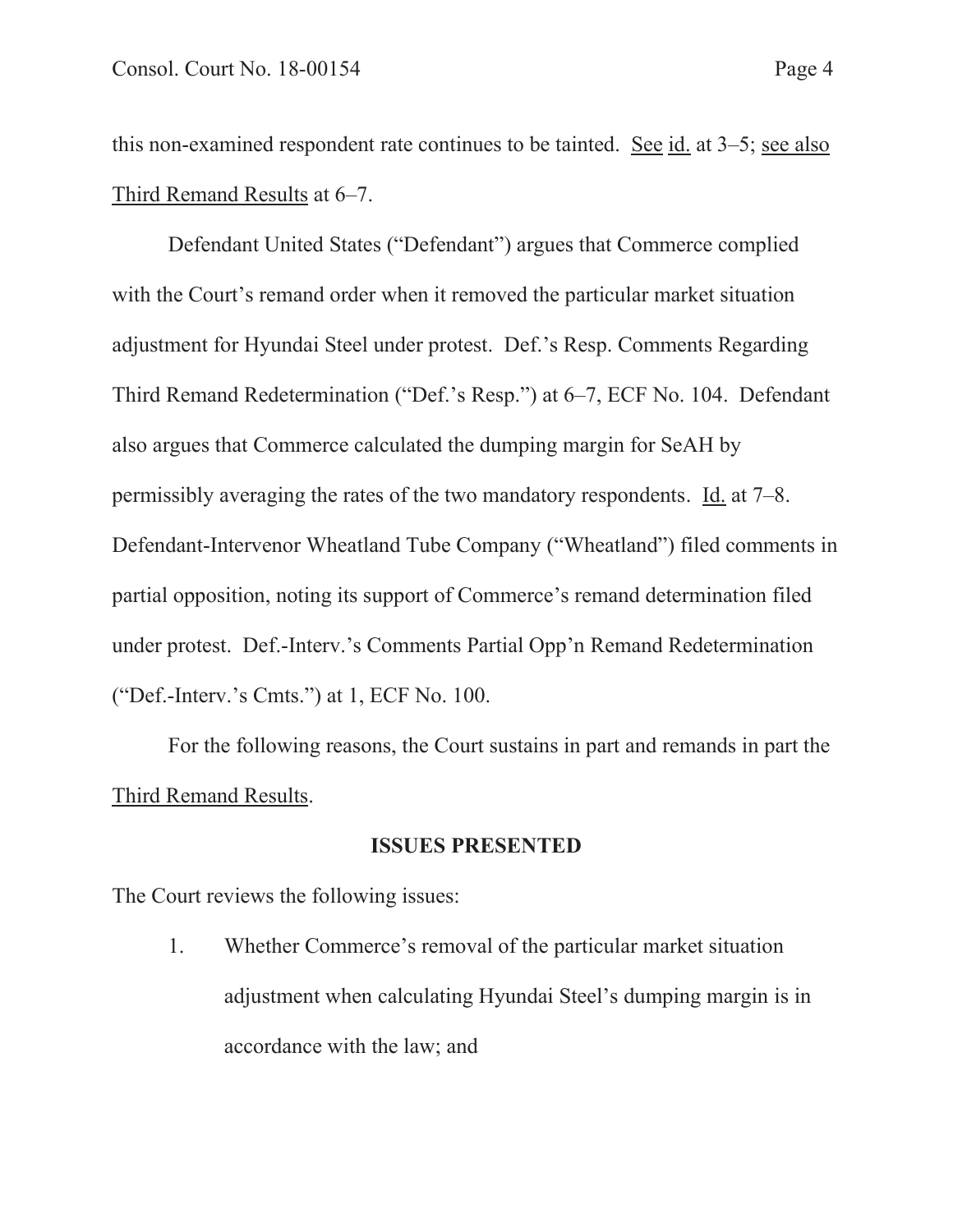2. Whether Commerce's calculation of SeAH's dumping margin is in accordance with the law.

#### **BACKGROUND**

The Court presumes familiarity with the facts and procedural history of this case and recites the facts relevant to the Court's review of the Third Remand Results. See Hyundai Steel III, 45 CIT at , 531 F. Supp. 3d at 1347–48; see also Hyundai Steel Co. v. United States ("Hyundai Steel II"), 44 CIT , 483 F. Supp. 3d 1273, 1275–76 (2020); Hyundai Steel Co. v. United States ("Hyundai Steel I"), 43 CIT , , 415 F. Supp. 3d 1293, 1295–1301 (2019).

In the Final Results, Commerce determined that a particular market situation in Korea distorted the cost of production of CWP. Final IDM at 3. Commerce also determined that it could quantify the amount of the distortion, and it made an upward adjustment to the cost of production of CWP based on the subsidy rate of hot-rolled steel coil. Id. (citing Countervailing Duty Investigation of Certain Hot-Rolled Steel Flat Products from the Republic of Korea, 81 Fed. Reg. 53,439 (Dep't of Commerce Aug. 12, 2016) (final affirmative determination), as amended, Certain Hot-Rolled Steel Flat Products from Brazil and the Republic of Korea, 81 Fed. Reg. 67,960 (Dep't of Commerce Oct. 3, 2016) (amended final affirmative countervailing duty determinations and countervailing duty orders)). Commerce then conducted a sales-below-cost test and disregarded certain sales made at prices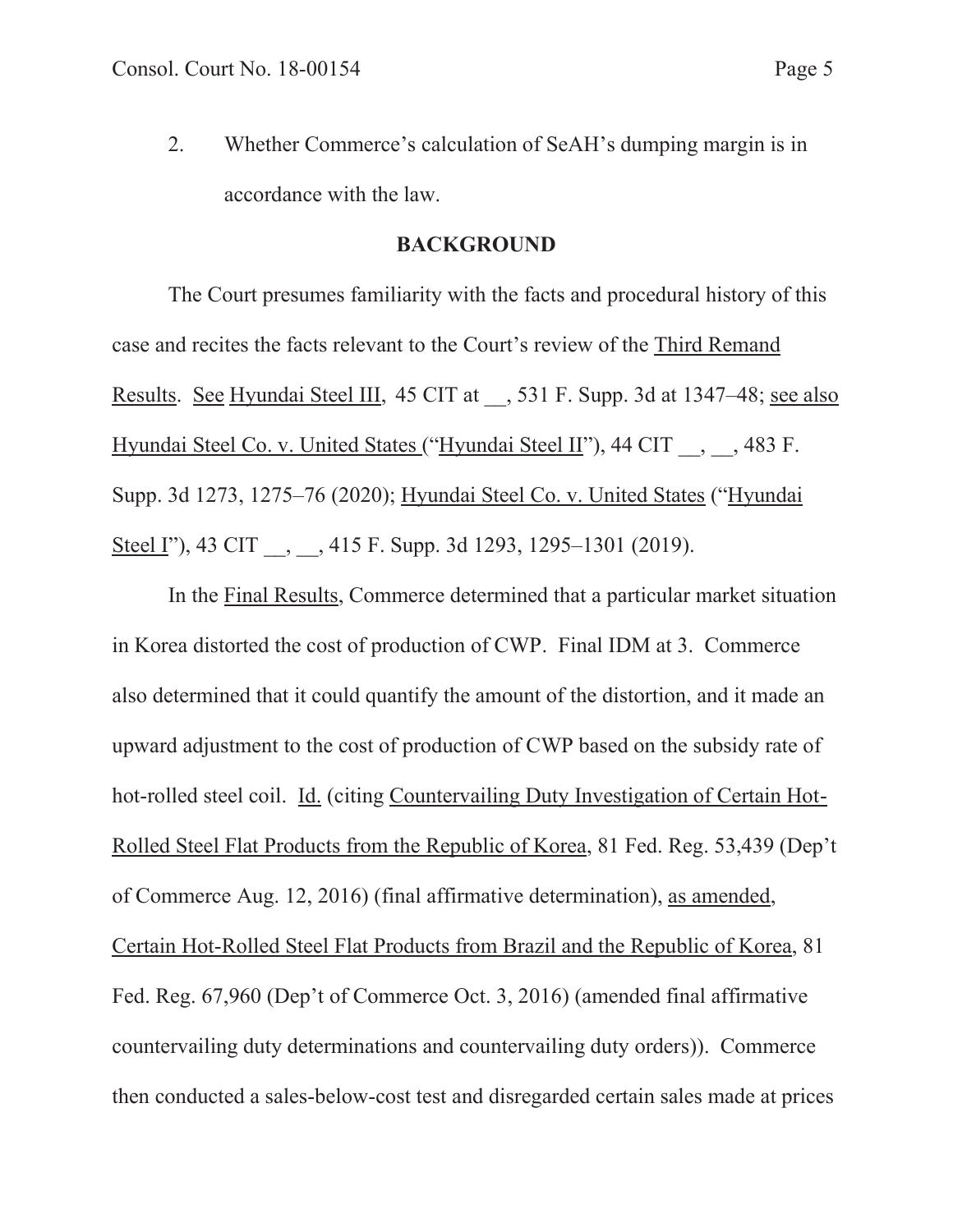below the cost of production, as adjusted. See Decision Mem. for the Prelim. Results of Antidumping Duty Admin. Review: Circular Welded Non-Alloy Steel Pipe from the Republic of Korea: 2015–2016 ("Prelim. DM") at 19–20, PR 275; Final IDM at 3 (noting that Commerce used the same calculation methodology for the respondents not selected for individual examination for the Final Results as explained in the Prelim. DM). Commerce calculated normal value from the remaining above-cost home market sales for mandatory respondents Hyundai Steel and Husteel. Prelim. DM at 20; Final IDM at 3.

In Hyundai Steel I, 43 CIT at , 415 F. Supp. 3d at 1301, the Court concluded that Commerce's particular market situation determination was unsupported by substantial evidence. In the Final Results of Redetermination Pursuant to Remand ("Remand Results"), ECF No. 73-1, subsequent to Hyundai Steel I, Commerce conducted a new review of the record and again determined that a particular market situation distorted the cost of hot-rolled steel coil in the Korean market. Remand Results at 4. Commerce again made an upward adjustment to the cost of hot-rolled steel coil, performed the sales-below-cost test, and calculated normal value from the remaining above-cost home market sales. See id.

In Hyundai Steel II, 44 CIT at , 483 F. Supp. 3d at 1279, 1281, the Court remanded for Commerce to explain the statutory authority to conduct a cost-based particular market situation analysis when normal value is based on home market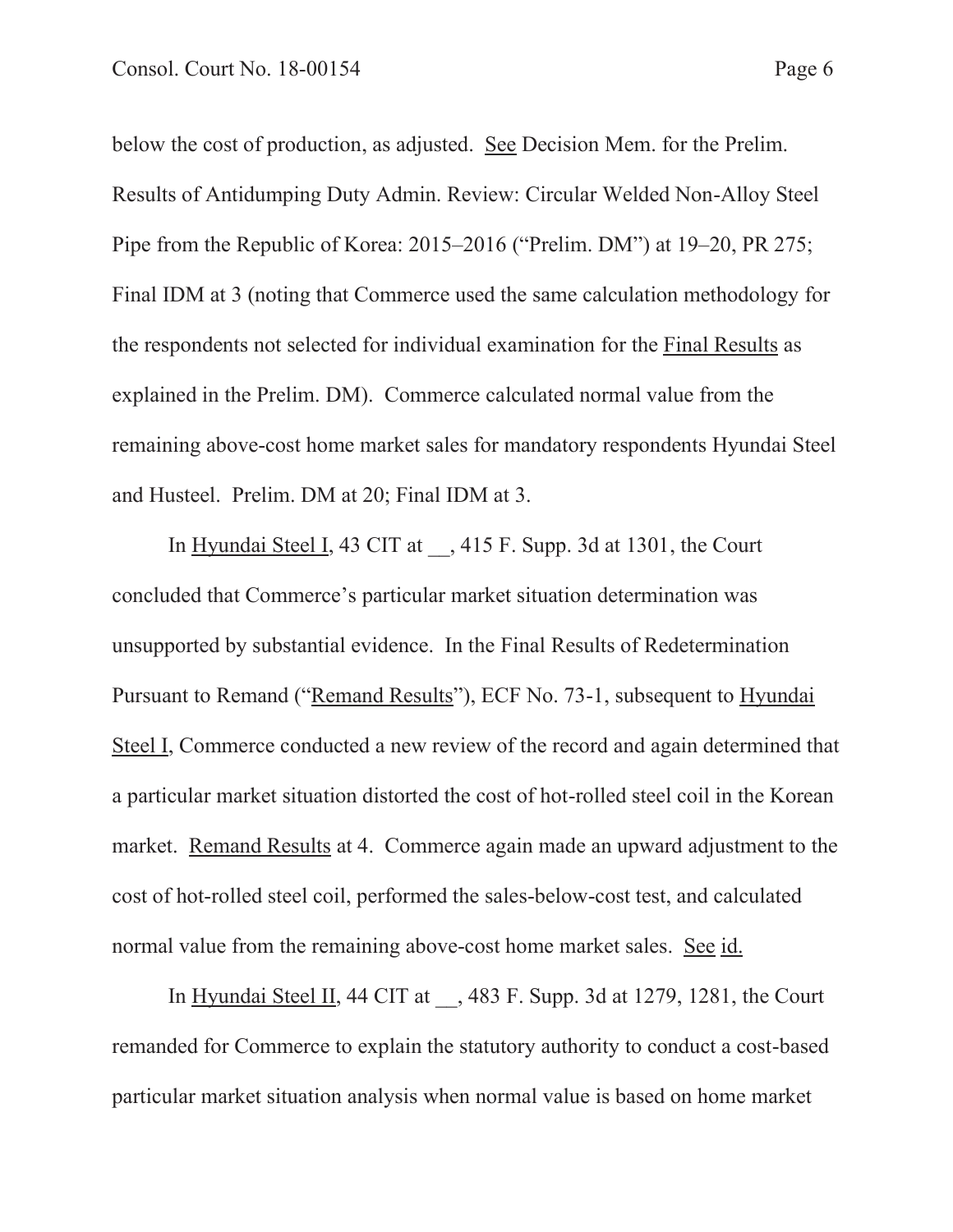sales and to adjust the cost of production for purposes of the sales-below-cost test of 19 U.S.C. § 1677b(b), specifically within the context of relevant caselaw from this Court. Commerce's second remand results explained its view that Section 504 of the Trade Preferences Extension Act of 2015 ("TPEA"), Pub. L. No. 114-27, § 504, 129 Stat. 362, 385, authorizes it to make such determinations and to adjust the cost of production for the sales-below-cost test when calculating normal value based on home market sales. Final Results of Redetermination Pursuant Court Remand ("Second Remand Results") at 3–4, ECF No. 85-1.

In Hyundai Steel III, 45 CIT at , 531 F. Supp. 3d at 1353, the Court concluded that Commerce's cost-based particular market situation determination and subsequent adjustment were not in accordance with the law. The Court held that when normal value is based on home market sales, 19 U.S.C. § 1677b does not permit Commerce to make a particular market situation adjustment to the costs of production for purposes of the sales-below-cost test of 19 U.S.C. § 1677b(b). Id. Under protest, Commerce eliminated the particular market situation adjustment in its recalculation of the weighted-average dumping margin of Hyundai Steel. See Third Remand Results at 6; see also 19 C.F.R. § 351.405. Commerce recalculated the dumping margin rate for SeAH by recalculating the rate for the second mandatory respondent, Husteel, using a particular market situation adjustment for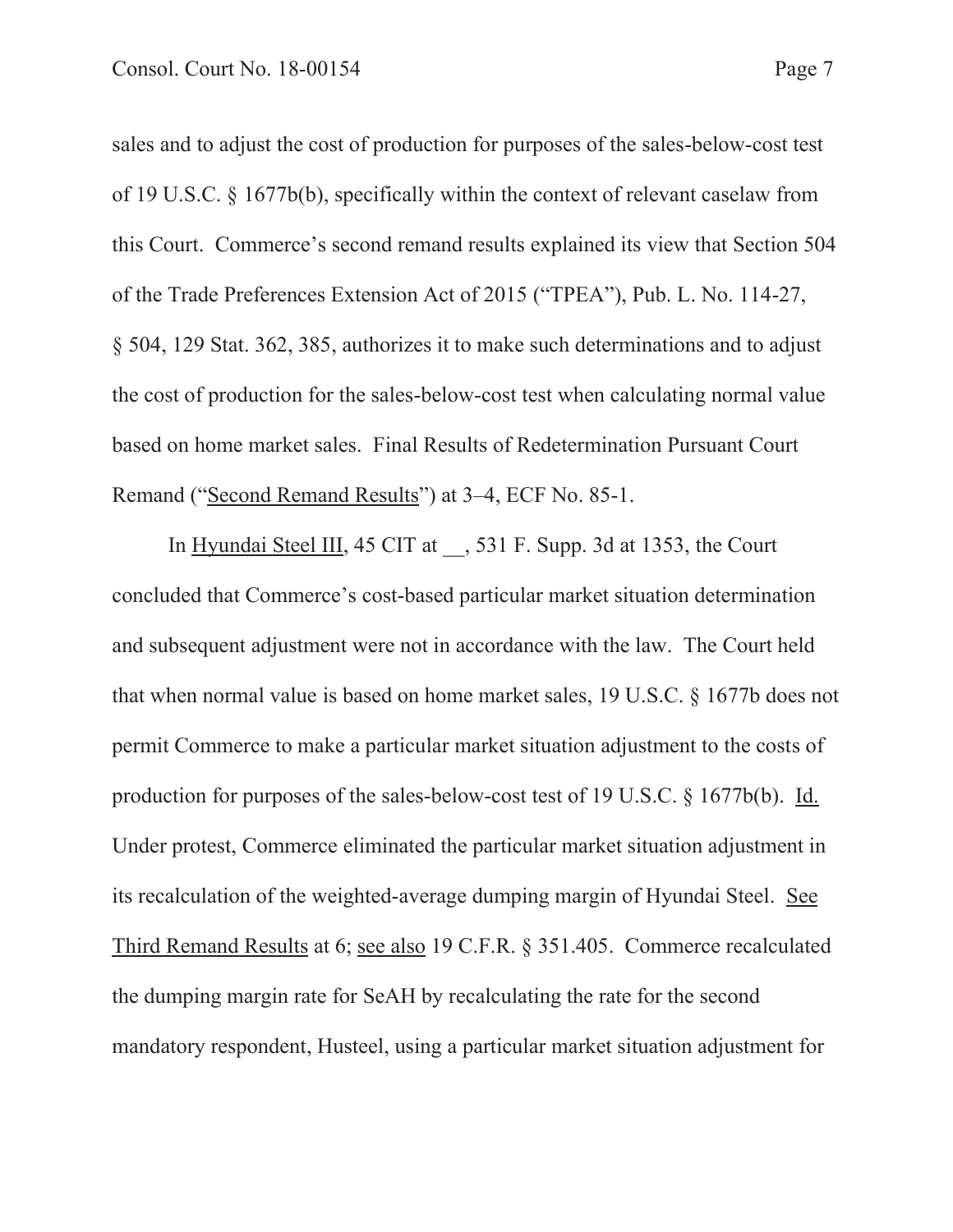Husteel and then relying on a simple average of the recalculated rates for Hyundai Steel and Husteel. Third Remand Results at 6–7.

#### **JURISDICTION AND STANDARD OF REVIEW**

The Court has jurisdiction pursuant to Section  $516A(a)(2)(B)(i)$  of the Tariff Act of 1930, as amended, 19 U.S.C. § 1516a(a)(2)(B)(i), and 28 U.S.C. § 1581(c). The Court will hold unlawful any determination found to be unsupported by substantial evidence on the record or otherwise not in accordance with the law. 19 U.S.C. § 1516a(b)(1)(B)(i). The Court also reviews determinations made on remand for compliance with the Court's remand order. Ad Hoc Shrimp Trade Action Comm. v. United States, 38 CIT , , 992 F. Supp. 2d 1285, 1290 (2014), aff'd, 802 F.3d 1339 (Fed. Cir. 2015).

#### **DISCUSSION**

#### **I. Recalculation of Hyundai Steel's Dumping Margin**

In the Third Remand Results, Commerce stated that it continues to find that a particular market situation existed in Korea during the period of review. Third Remand Results at 5; cf. Final IDM at 11–19. Under protest, Commerce recalculated Hyundai Steel's weighted-average dumping margin without a particular market situation adjustment. Third Remand Results at 6, 9, 10.

Hyundai Steel requests that the Court sustain Commerce's calculation of its dumping margin without a particular market situation adjustment. Hyundai Steel's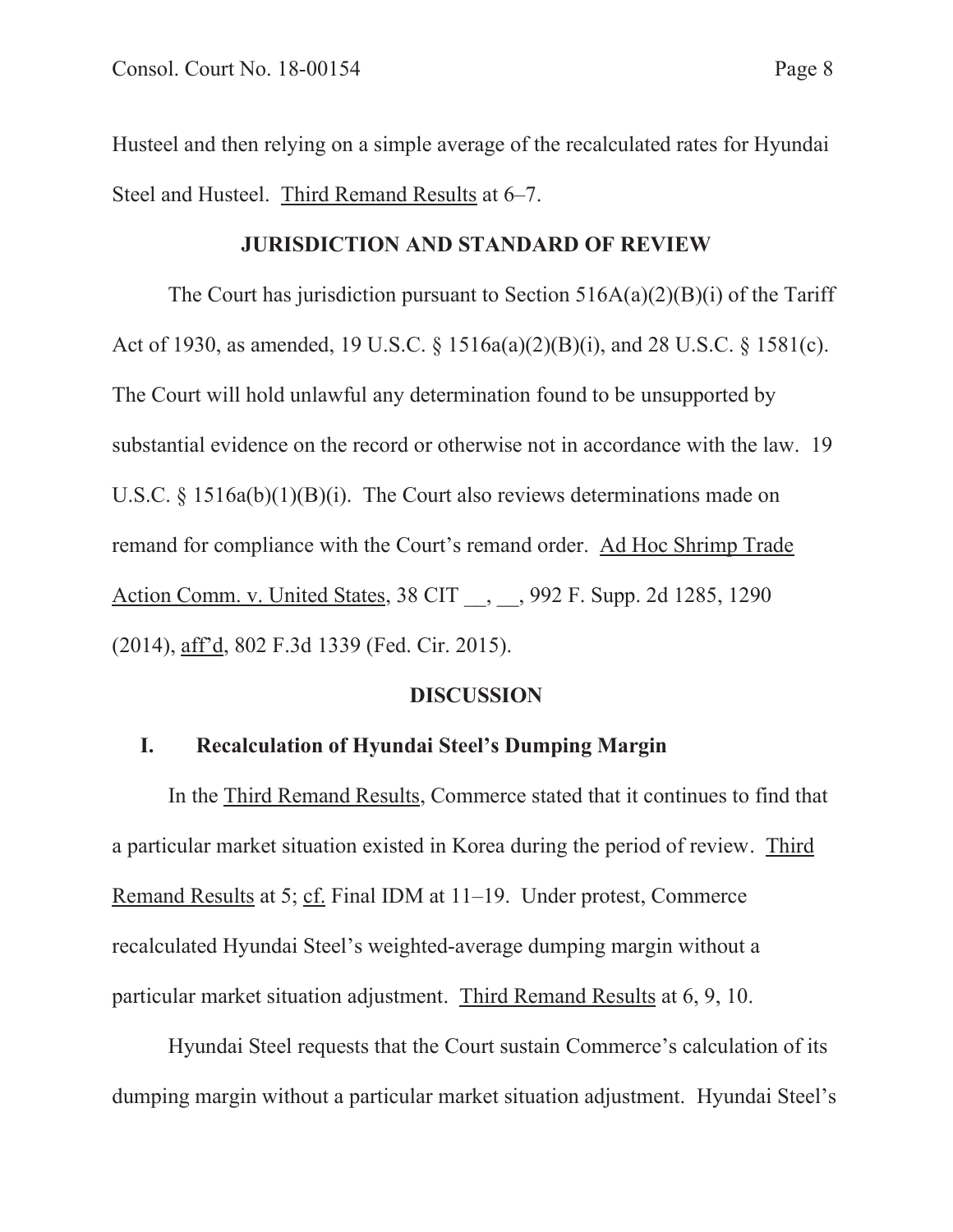Cmts. at 1–2. Wheatland agrees with Commerce's assertion that a particular market situation existed in Korea during the period of review and supports Commerce's decision to submit the Third Remand Results under protest. Def.- Interv.'s Cmts. at 1. SeAH's comments as to its own issue (the rate for nonexamined respondents) indicate tacit support of Hyundai Steel's recalculated dumping margin. Cf. SeAH's Cmts. at 4–5 (highlighting Hyundai Steel's "extensive comments to the Court following Commerce's first remand determination").

Commerce's recalculation of Hyundai Steel's weighted-average dumping margin without a particular market situation adjustment is consistent with the Court's prior opinions and orders in Hyundai Steel I, Hyundai Steel II, and Hyundai Steel III. In addition, after Defendant filed the Third Remand Results with this Court, in the appeal of this Court's decision concerning the 2015–2016 administrative review of the antidumping duty order on welded line pipe from Korea, the U.S. Court of Appeals for the Federal Circuit confirmed that Congress intended a particular market situation adjustment only for constructed value but not for calculations of the cost of production, which impacts the sales-below-cost test of 19 U.S.C. § 1677b(b). Hyundai Steel Co. v. United States, 19 F.4th 1346, 1352 (Fed. Cir. 2021); see Husteel Co. v. United States, 44 CIT \_\_, 426 F. Supp. 3d 1376 (2020).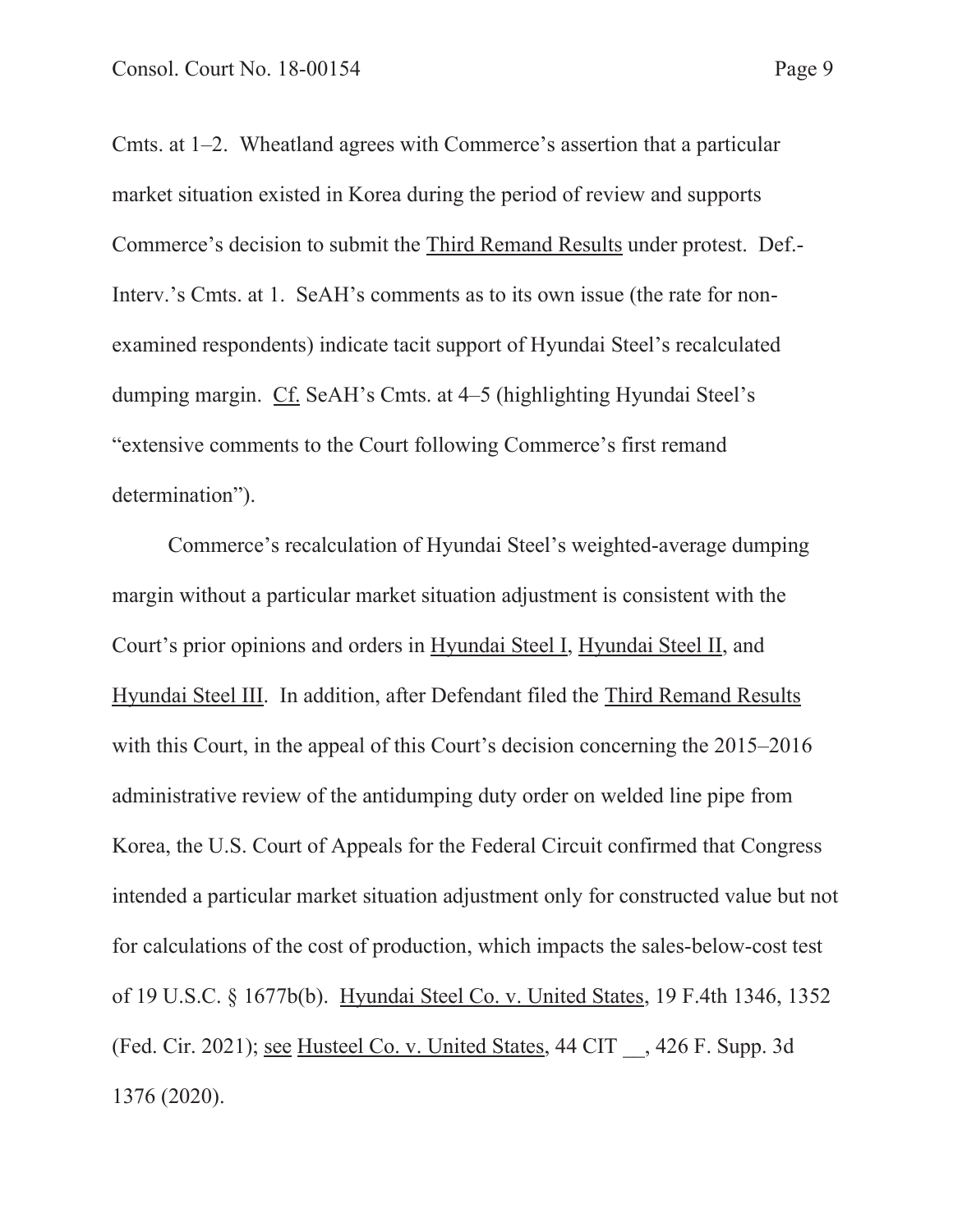On remand of this case, Commerce reasserted its determination that a particular market situation in Korea distorted manufacturers' cost of production. Third Remand Results at 5. Commerce eliminated its particular market situation adjustment of Hyundai Steel's costs of production and recalculated. Cf. Second Remand Results. Hyundai Steel's recalculated rate in the Third Remand Results is 12.92% as compared to 30.85% in the Final Results. Third Remand Results at 10; see also Final Results, 83 Fed. Reg. at 27,542.

In the third remand, Hyundai Steel obtains the relief it sought. In light of the U.S. Court of Appeals for the Federal Circuit's decision in Hyundai Steel Co. v. United States, 19 F.4th 1346, 1352 (Fed. Cir. 2021), the Court sustains Commerce's removal of the particular market situation adjustment of Hyundai Steel's costs of production in the recalculation of Hyundai Steel's weightedaverage dumping margin for the Third Remand Results. The U.S. Court of Appeals for the Federal Circuit's opinion moots Hyundai Steel's further arguments on the particular market situation determination. Hyundai Steel Co., 19 F.4th at 1348. The Court sustains Commerce's recalculation of Hyundai Steel's dumping margin without the particular market situation adjustment in the Third Remand Results and does not consider Hyundai Steel's further arguments on Commerce's reiterated particular market situation determination.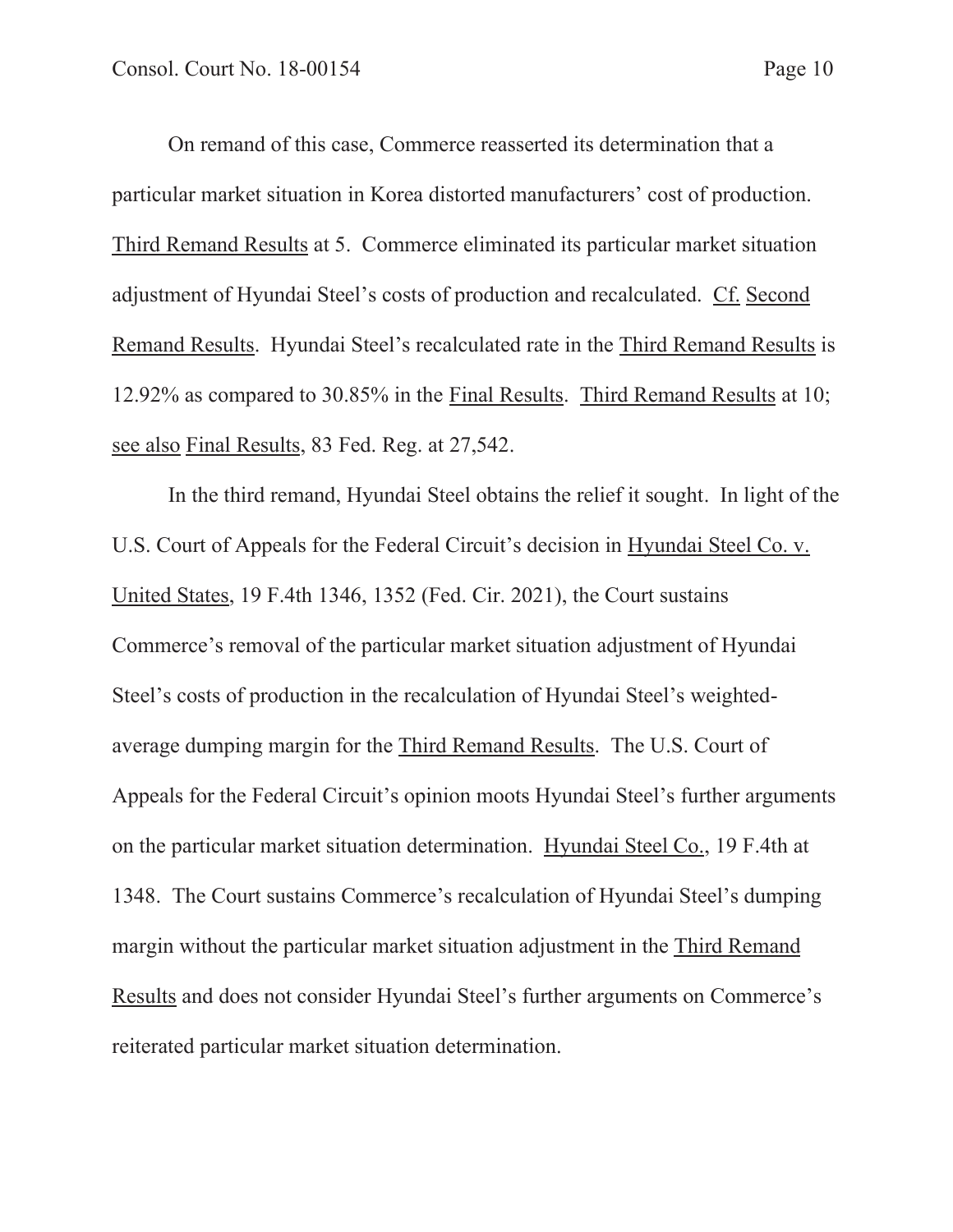## **II. Recalculation of SeAH's Dumping Margin**

When calculating the dumping margin rate for SeAH, Commerce recalculated the rate for the second mandatory respondent, Husteel, who is not a party to this litigation. Third Remand Results at 6. Commerce stated that, in calculating Husteel's revised dumping margin, it applied a particular market situation adjustment for normal value when normal value is based on constructed value. Id. at 6–7. The Third Remand Results explain that Commerce based its particular market situation adjustment for Husteel on the reasons enunciated in the Final Results and the Remand Results. Id. at 9. Commerce applied a simple average of the recalculated rates for Hyundai Steel and Husteel to determine SeAH's new dumping margin. Id. at 6–7. Hyundai Steel's dumping margin rate changed from 30.85% to 12.92%, and the rate applicable to SeAH changed from 19.28% to 9.99%. Id. at 10. Commerce stated that it was "not revising the cash deposit or assessment rates for Husteel because Husteel is not a party to this litigation and is therefore not entitled to the benefit of the recalculation." Id. at 6. Commerce disagreed with SeAH "that no particular market adjustment is warranted," and argued that "[b]ecause Husteel, unlike Hyundai, had comparisons to constructed value after we applied the sales-below-cost test, we made a particular market situation adjustment with respect to our calculation of constructed value for Husteel." Id. at 10.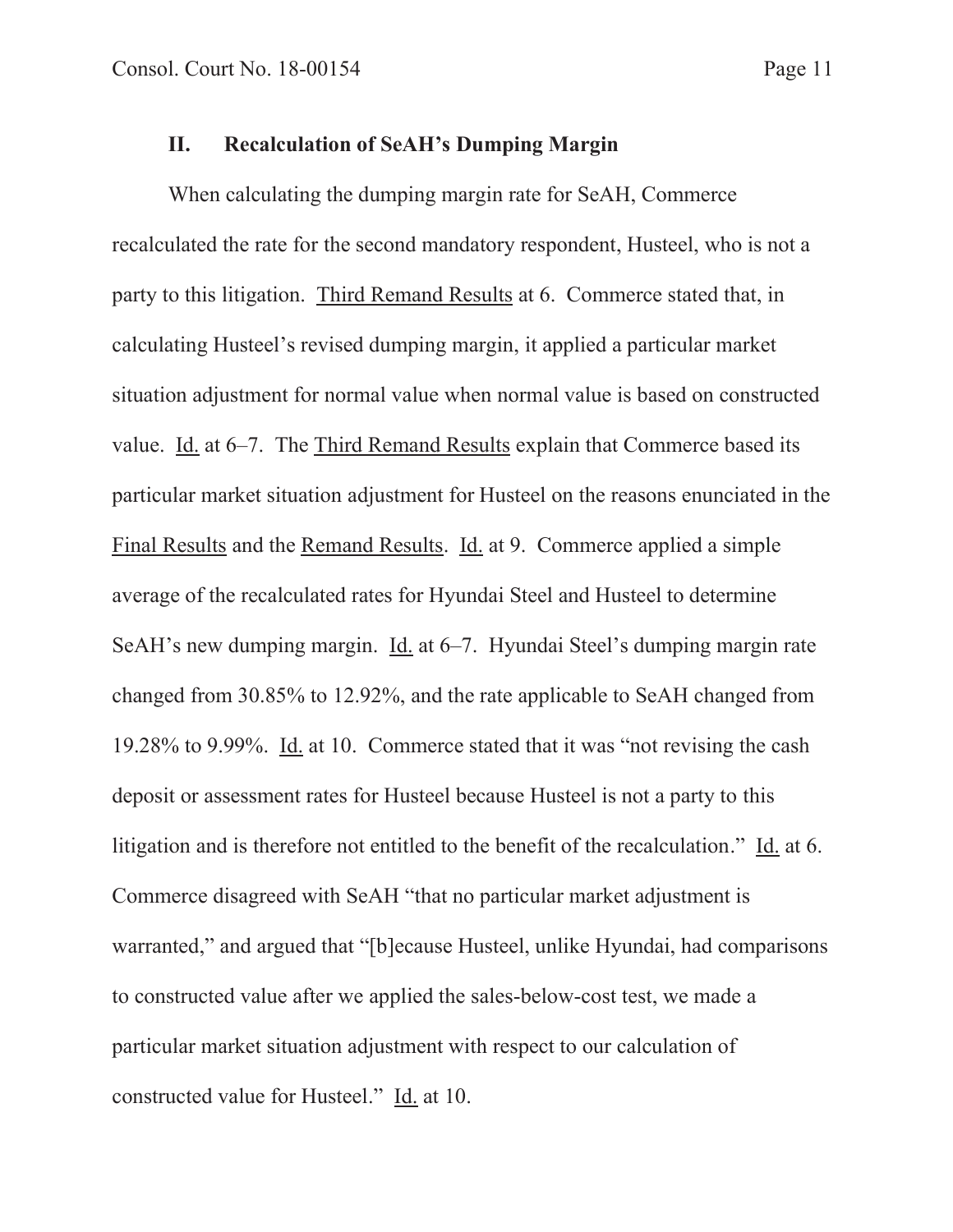SeAH requests that the Court remand Commerce's Third Remand Results, arguing that Commerce's calculation of SeAH's dumping margin improperly relied on a particular market situation determination that was not supported by substantial evidence. SeAH's Cmts. at 1–5. Defendant responds that Commerce's particular market situation determination is supported by substantial evidence of the cumulative effect of five factors: (1) subsidization by the Government of Korea of hot-rolled coil; (2) Chinese steel products that flooded the Korean market; (3) strategic alliances between certain Korean hot-rolled coil suppliers and CWP producers; (4) distortions in the Korean electricity market; and (5) the Government of Korea's role in restructuring the private steel industry. Def.'s Resp. at 10–11. Despite this assertion, Defendant admits that the evidence relied upon by Commerce here is "the same as or similar to the evidence" that this Court has previously held to be defective in supporting a particular market situation in Korea:

Although the Court's decision in [NEXTEEL Co. v. United States ("NEXTEEL II"), 44 CIT \_\_, 450 F. Supp. 3d 1333 (2020),] involves a separate antidumping duty order and a different determination by Commerce, we recognize that [the] facts are similar and that much of the evidence that Commerce considered in [NEXTEEL II] is the same as or similar to the evidence at issue in this case. We respectfully disagree with the Court's opinion in [NEXTEEL II]....

Id. at 11. Commerce explained in the Third Remand Results that it made a particular market situation adjustment to Husteel's rate "for the sole purpose of calculating SeAH's rate." Third Remand Results at 9. Commerce stated that it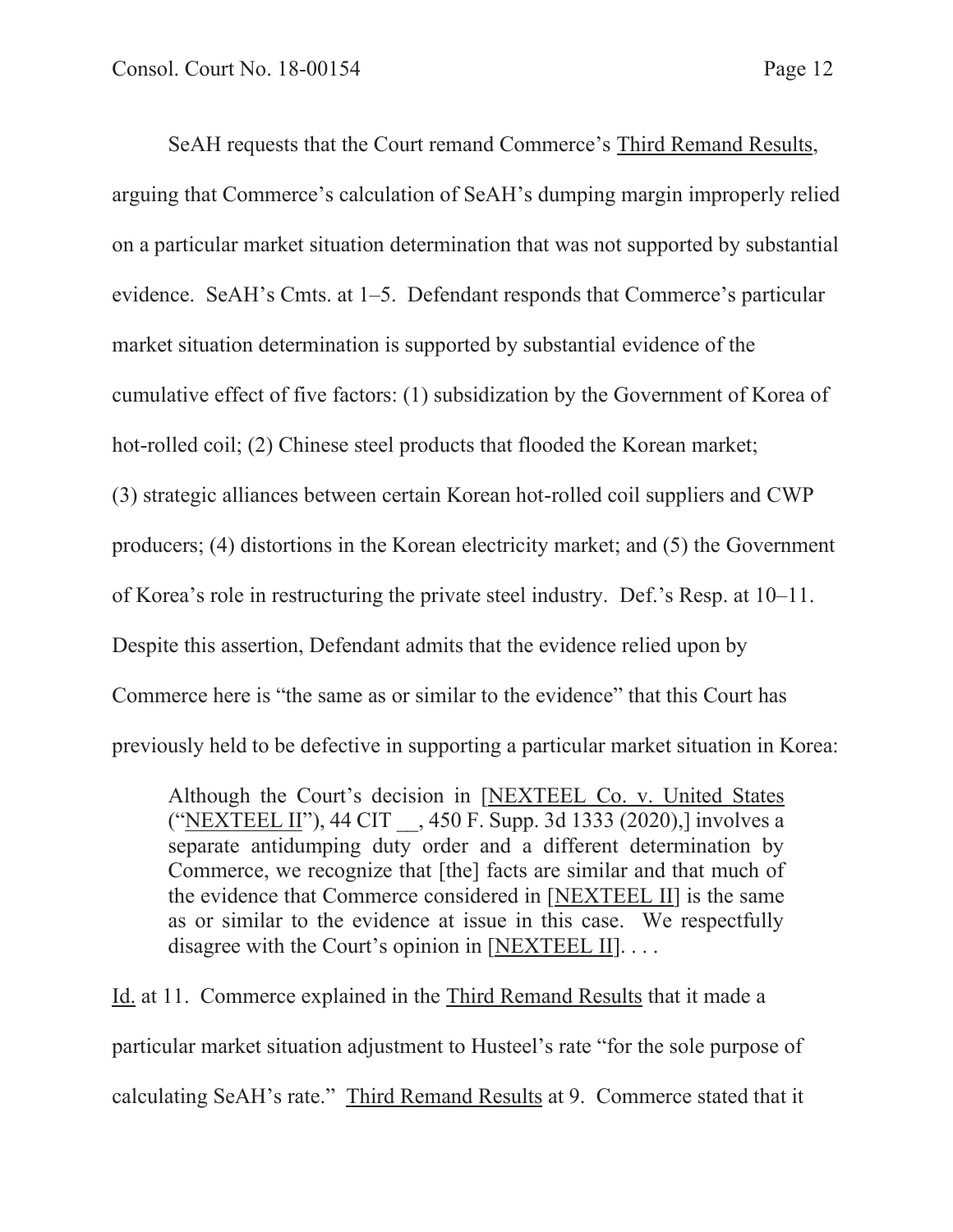based its particular market situation determination for Husteel "on the reasons enunciated" in the Final IDM and the Remand Results. Id. Accordingly, the Court examines the evidence cited in the Final IDM and the Remand Results to determine whether Commerce's particular market situation determination is supported by substantial evidence.

The Court observes, generally, that the evidence cited by Commerce in support of its particular market situation determination with respect to SeAH's dumping margin calculation focused on periods of time before or after the relevant 2015–2016 timeframe, did not show price distortions specific to the Korean steel market, was missing or incomplete in some instances, contained speculative and conclusory statements, provided no evidence that Korean steel producers received countervailable subsidies as to electricity, and speculated on effects outside the timeframe of the period of review. Other observations are discussed in more detail in the following section.

"It is well-established that an agency's action must be upheld, if at all, on the basis articulated by the agency itself." Motor Vehicle Mfrs. Ass'n v. State Farm Mut. Auto. Ins. Co., 463 U.S. 29, 50 (1983). Regarding the first factor, Commerce determined that subsidies of hot-rolled coil production by the Government of Korea contributed to a particular market situation in Korea. Final IDM at 11–12; Remand Results at 7. In support of this conclusion, the Final IDM cites the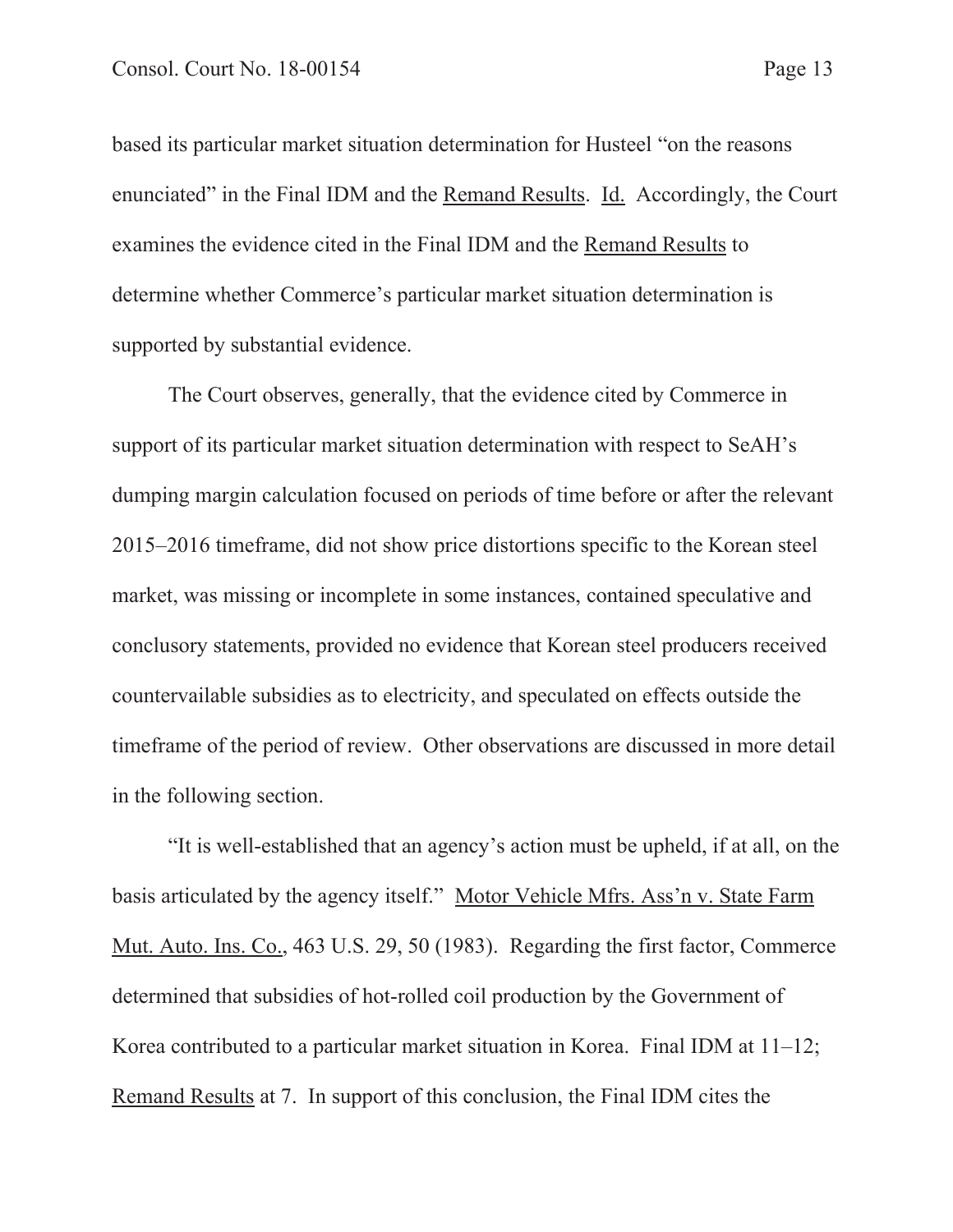following three record documents from the October 16, 2017 particular market situation allegation filed with Commerce by Wheatland: (1) "[Particular Market Situation] Allegation at Attachment 13, Exhibit 12 (containing Letter from Maverick [Tube Corporation ("Maverick")], 'Oil Country Tubular Goods from South Korea: Particular Market Situation Case Brief,' dated March 1, 2017;" (2) "[Particular Market Situation] Allegation at Attachment 13, Exhibit 4 (containing Letter from Maverick, 'Certain Oil Country Tubular Goods from the Republic of Korea: Information and Comments Requiring Immediate Attention,' dated November 25, 2015);" and (3) "at Attachment 11" (which, presumably, is also from Wheatland's Particular Market Situation Allegation document). Final IDM at 11–12, nn.20 & 22; see also Def.-Interv.'s Particular Market Situation Allegation ("Wheatland's Allegation"), PR 137–248, CR 170–255. The administrative record filed with the Court in this case does not include Attachment 11 to Wheatland's Allegation. The public record includes a page reading "Exhibit Not Susceptible to Public Summarization." See Wheatland's Allegation, Attachment 11. The confidential version of Attachment 11 indicates only "Exhibit Filed Separately as Spreadsheet" but gives no further indication of whether such separate filing is included anywhere in the record before the Court. Id. In addition, the Court is unable to locate "Exhibit 12" to "Attachment 13" that purportedly supports Commerce's assertions that "the record evidence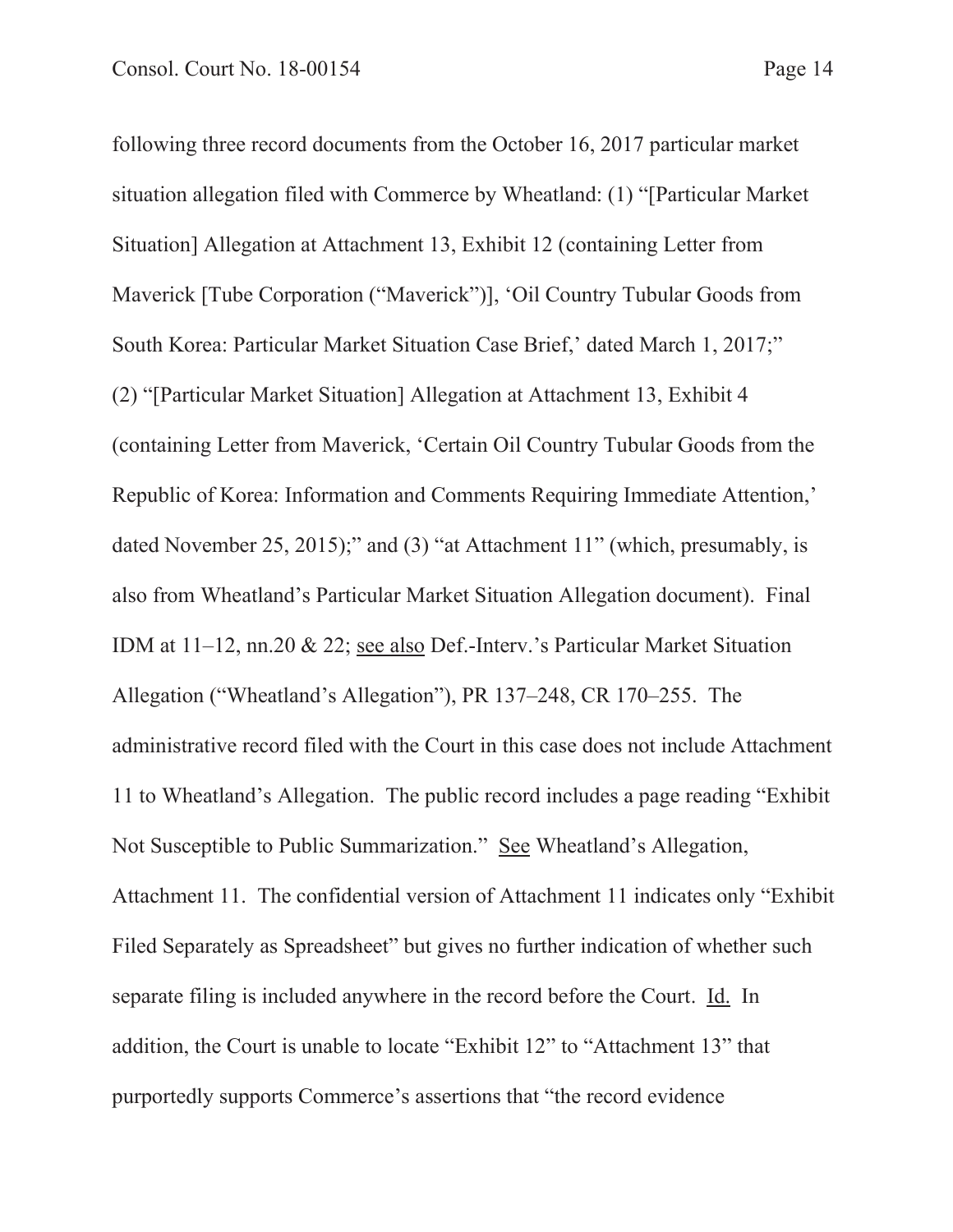demonstrates that the Korean government has subsidized [hot-rolled coil] and that the mandatory respondents have purchased [hot-rolled coil] from entities receiving these subsidies, including POSCO." See Final IDM at 11 (citing "[Wheatland's] Allegation at Attachment 13, Exhibit 12 (containing Letter from Maverick, 'Oil Country Tubular Goods from South Korea: Particular Market Situation Case Brief,' dated March 1, 2017, at 6 and footnote 18, and sources cited therein)").<sup>2</sup> Because these two documents are missing from the record filed in this case, the Court is unable to ascertain whether Commerce's determination of subsidization by the Government of Korea is supported by substantial evidence based on these documents.

Furthermore, the Final IDM's citation to "[Wheatland's] Allegation at Attachment 13, Exhibit 4 (containing Letter from Maverick, 'Certain Oil Country

<sup>&</sup>lt;sup>2</sup> In the public version of the administrative record before the Court, Attachment 13 is a letter from Maverick dated May 4, 2017. See Wheatland's Allegation, Attachment 13. Within that Attachment 13, the only apparent mention of a "March 1, 2017" letter from Maverick is a reference to that letter as "Exhibit 12" on page 5 of the May 4, 2017 letter. Id. at 5. Exhibit 12 to Attachment 13 contains "Electricity in Korea – Paper," dated May 16, 2011, which was published for an Asia-Pacific Economic Cooperation symposium. See Wheatland's Allegation, Attachment 13, Ex. 12. Exhibit 11 to Attachment 13 contains a "Letter from Maverick" pertaining to comments on the Government of Korea's supplemental questionnaire response regarding the investigation of welded line pipe from the Republic of Korea. See Wheatland's Allegation, Attachment 13, Ex. 11. Further, it is dated June 2, 2015 and the comments pertain to electricity in Korea, not HRC. See id.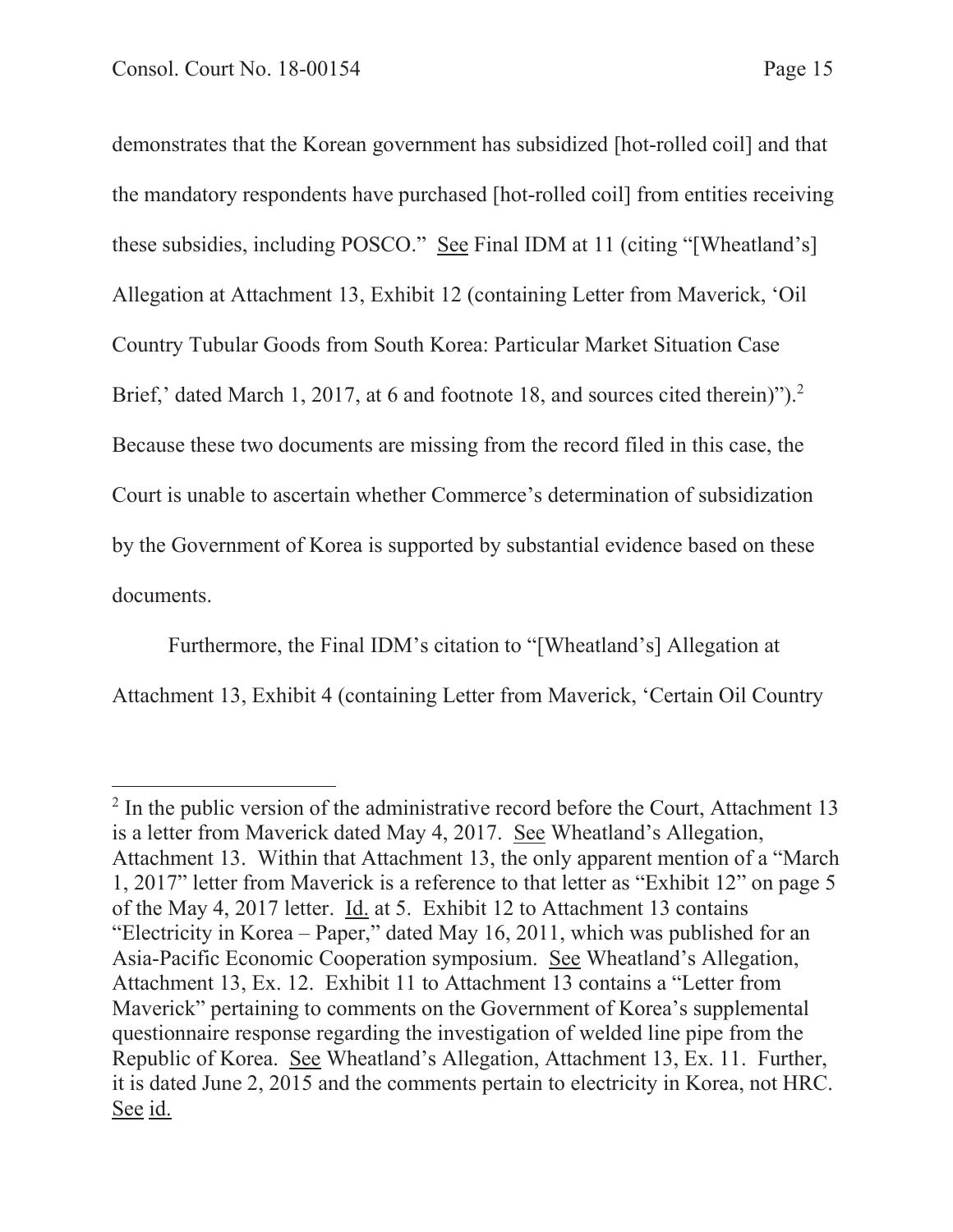Tubular Goods from the Republic of Korea: Information and Comments Requiring Immediate Action,' dated November 25, 2015, at 3) and at Attachment 11" is deficient not only as to the missing "Attachment 11" on the record before the Court but also because Exhibit 4 to Attachment 13 consists only of particular market situation *allegations* by Maverick (relating to a different proceeding), not actual factual findings or evidence. See Wheatland's Allegation, Attachment 13, Ex. 4. ("A finding that the alleged programs are countervailable *would confirm* the existence of a particular market situation for the single largest cost component in [Oil Country Tubular Goods] production . . ." (emphasis added)). Because two documents are missing from the record and one document consists of mere allegations by a domestic producer, the Court concludes that none of the three documents cited by Commerce in the Final IDM demonstrate that the evidence addresses or even confirms the extent, if any, of subsidization of hot-rolled coil production by the Government of Korea during the period of review. The Court concludes that Commerce's determination that subsidization contributed to a particular market situation in Korea is unreasonable and not supported by substantial evidence, due to inaccurate, insufficient, or missing record evidence filed with the Court.

As to the second factor, Commerce determined that significant overcapacity in Chinese steel production caused flooding of the Korean steel market with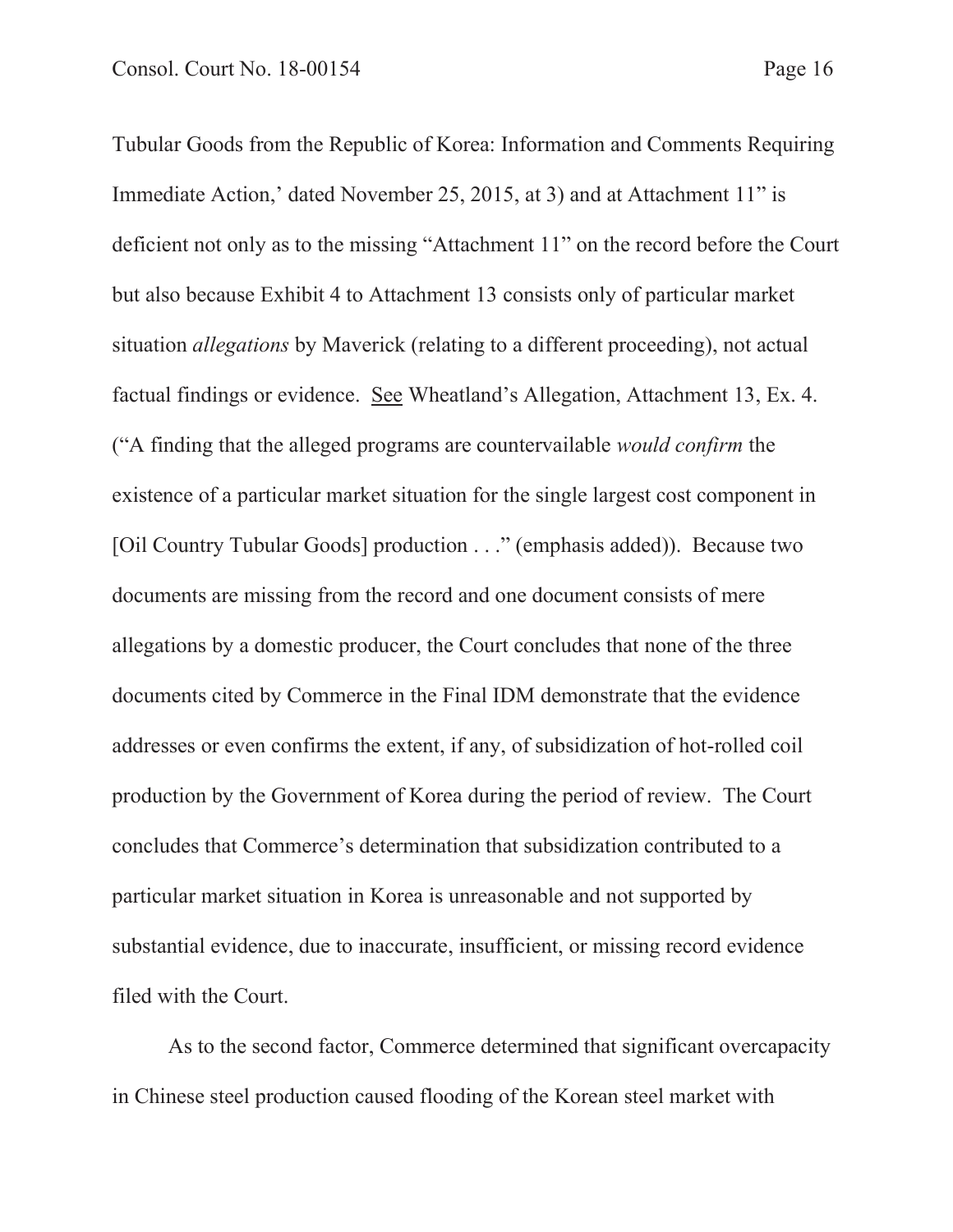imports of low-priced Chinese steel products, which placed downward pressure on Korean domestic steel prices. Final IDM at 12; Remand Results at 7–8. In support of this determination, Commerce cited Wheatland's Allegation "at Attachment 13, Exhibit 6 (containing Letter from Maverick, 'Certain Oil Country Tubular Goods from the Republic of Korea: Particular Market Situations and Other Factual Information Submission,' dated September 6, 2016, at Exhibit 4)." Final IDM at 12 n.23. Exhibit 4 consists of a Bloomberg article dated January 28, 2016, entitled "POSCO Posts Smallest Ever Profit Amid Chinese Steel Deluge," which notes that POSCO's prices plummeted due to demand in China contracting, creating a surplus "overseas" and quoting a POSCO executive as stating that China is flooding "the market" with extremely cheap products while also noting that "the worst of the Chinese deluge may be over." Wheatland's Allegation, Attachment 13, Ex. 4 at 2. The Court observes that the article refers generally to flooding "the market," but does not specify that the influx of Chinese products had an effect that was unique or particular to Korea. See id. at 1–2. In fact, the same article opens with a statement that "a deluge of Chinese exports pushed *global prices* to their lowest in at least a decade." Id. at 1 (emphasis added). At best, the article suggests that Korea experienced price pressures similar to other countries in the global market due to Chinese flooding of cheap products, but the article does not clearly support Commerce's determination in the Final Results that Korea's market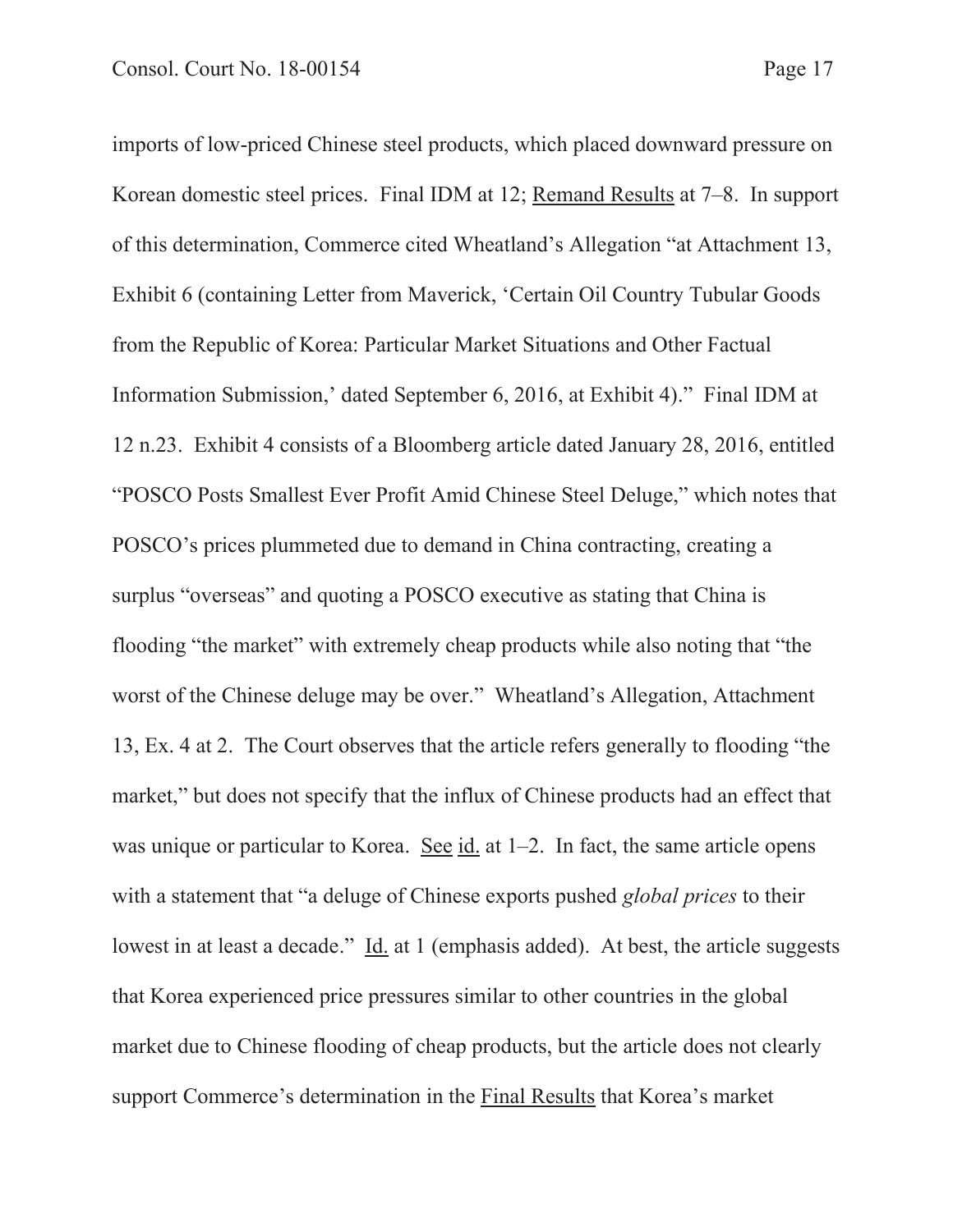experienced a particular or unique situation that differed from the global impact on other countries. The Court notes that the same Bloomberg article dated January 28, 2016 also states that "[t]here are signs that the worst of the Chinese deluge may be over." Id. at 2. The January 2016 article was published two months into the relevant period of review (November 2015 to October 2016) and suggests that the Chinese deluge may have been over near the beginning of the period of review, which the Court observes may contradict Commerce's determination that Chinese steel overproduction placed downward pressure on Korean domestic steel prices during the period of review. Although it is clear that the oversupply of low-priced Chinese products affected many countries in the global market, the Court concludes that the evidence cited by Commerce fails to demonstrate that the oversupply of Chinese products was *particular* to the Korean market during the period of review, especially in light of potentially contrary evidence on the record.

As to the third factor, Commerce determined that attempted strategic alliances between certain Korean hot-rolled coil suppliers and Korean CWP producers may have affected prices in 2012–2013 and subsequent periods, including the period of review in this case. Final IDM at 12; Remand Results at 8– 9. In support of this determination, Commerce cited Wheatland's Allegation "at Attachment 13, Exhibit 4 (containing Letter from Maverick, 'Certain Oil Country Tubular Goods from the Republic of Korea: Information and Comments Requiring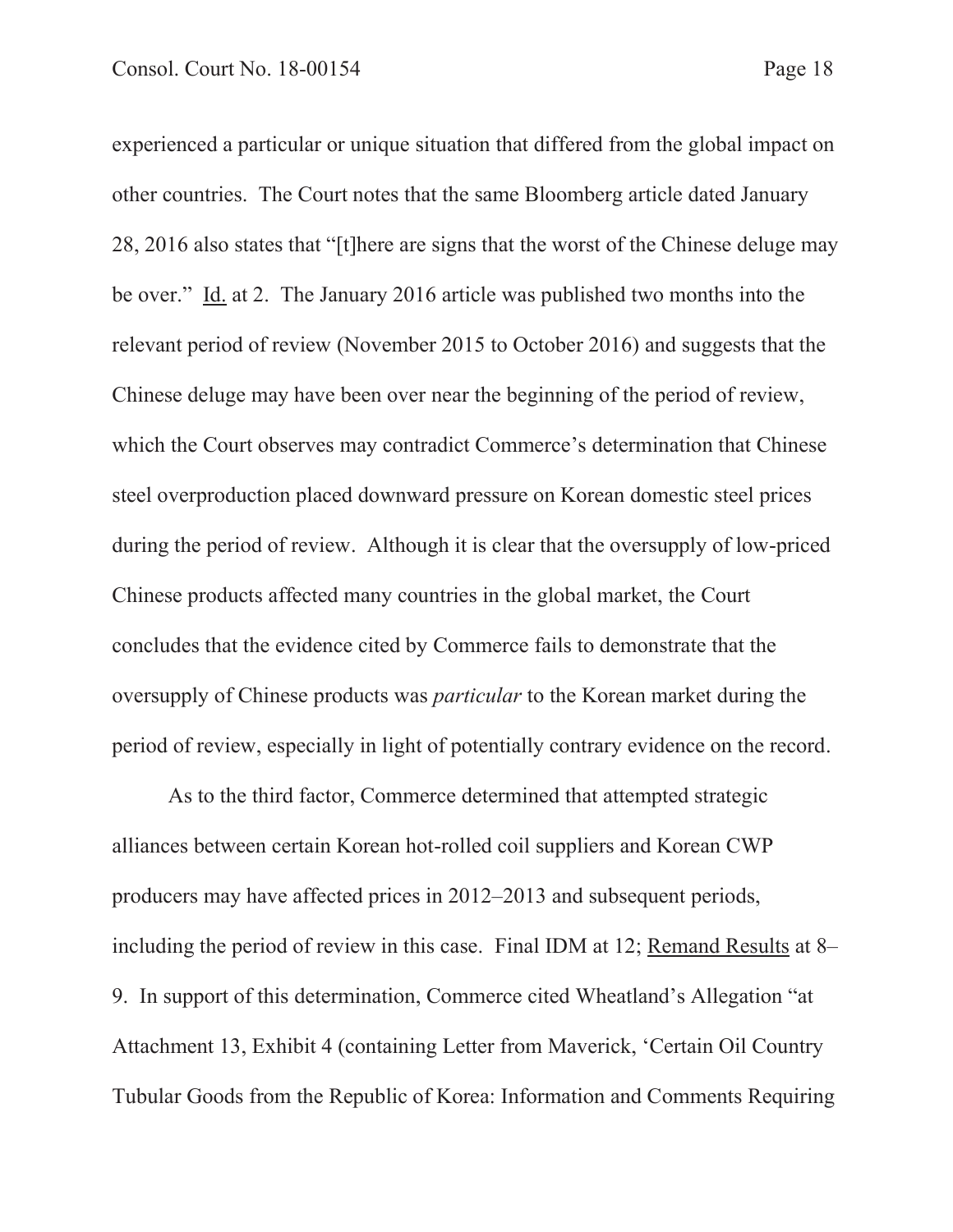Immediate Action,' dated November 25, 2015, at Attachment 4)." Final IDM at 12 n.24. The information in "Attachment 4" to that Maverick letter is completely redacted. Wheatland's Allegation, Attachment 13, Ex. 4. The Court is thereby precluded from evaluating whether substantial evidence supports Commerce's determination on this third factor.

As to the fourth factor, Commerce determined that a particular market situation may exist when there is government control over prices to such an extent that home-market prices are not competitive. Final IDM at 12; Remand Results at 9–10. With respect to Korea specifically, Commerce first determined that electricity in Korea functions as a tool of the government's industrial policy. Final IDM at 12; Remand Results at 9, 35. To support this point, the Final IDM refers to Wheatland's Allegation<sup>3</sup> "at Attachment 12, Exhibit 1 (containing Letter from Maverick, 'Certain Oil Country Tubular Goods from the Republic of Korea: Submission of Factual Information Relating to Particular Market Situation Allegations,' dated August 7, 2017, at Exhibits 6 and 7)." Final IDM at 12 n.26. Exhibit 1 referenced by Commerce is a one-page spreadsheet entitled "Korea

<sup>&</sup>lt;sup>3</sup> The Court presumes that the use of "Id." in note 26 refers to Wheatland's Allegation and not to note 25's reference to the "Statement of Administrative Action (SAA) accompanying the Uruguay Round Agreements Act, H.R. Doc. No. 103-316, Vol. 1, at 822, reprinted at 1994 U.S.C.C.A.N. 4040, 4162 (1994)." See Final IDM at 12 nn.25 & 26.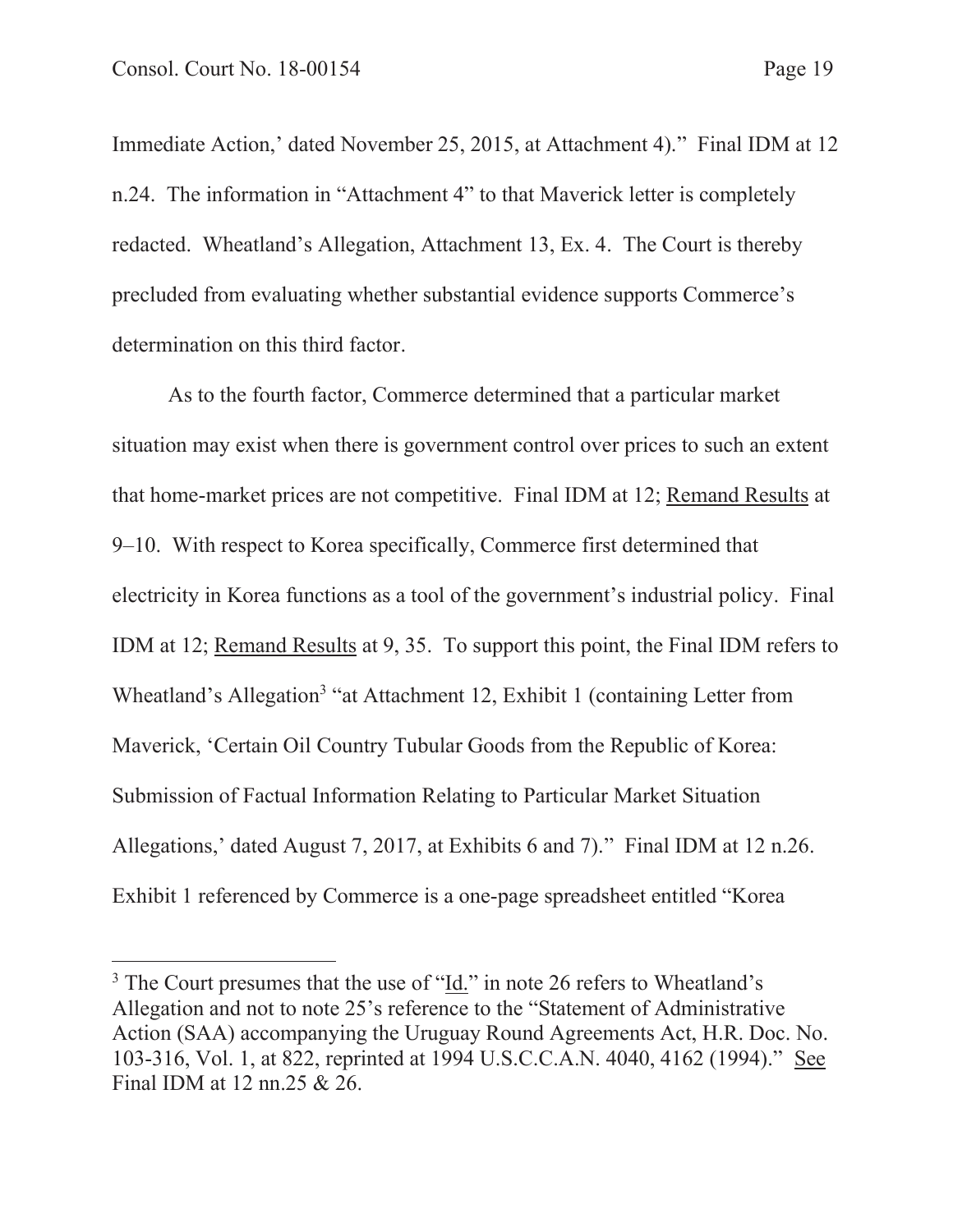Electric Power Company" showing a breakdown of "Industrial (B) \* General (B): contract demand of 300KW or more" into classifications of "High Voltage (A)," "High Voltage (B)," and "High Voltage (C)" categories, with three "Options" pertinent to each classification, and a series of numbers listed in various columns denoting demand charge (KRW/kW) and energy charge (KRW/kW). Wheatland's Allegation, Attachment 12, Ex. 1 at 1. The document's relevance is not explained further. Absent any further explanation, the Court observes that it is unable to draw any conclusions from this document as to whether the record evidence supports Commerce's determinations that Korean steel manufacturers received subsidies as to electricity, or that the Government of Korea's regulation of the electricity market contributed to a particular market situation.

The Final IDM next states that the largest electricity supplier, the Korean Electric Power Corporation ("KEPCO"), is a "government-controlled entity." Final IDM at 12. For support, the Final IDM refers to Wheatland's Allegation at "Attachment 13, Exhibit 5 (containing Letter from Maverick, 'Certain Oil Country Tubular Goods from the Republic of Korea: Particular Market Situation Allegation on Electricity,' dated February 3, 2016, at 13–14 and Exhibit 2, p. 50)." Id. at 12 n.27. Maverick's particular market situation narrative is a mere allegation and the Court does not consider Maverick's letter to be proper evidence that supports Commerce's determinations. See Wheatland's Allegation, Attachment 13, Ex. 5 at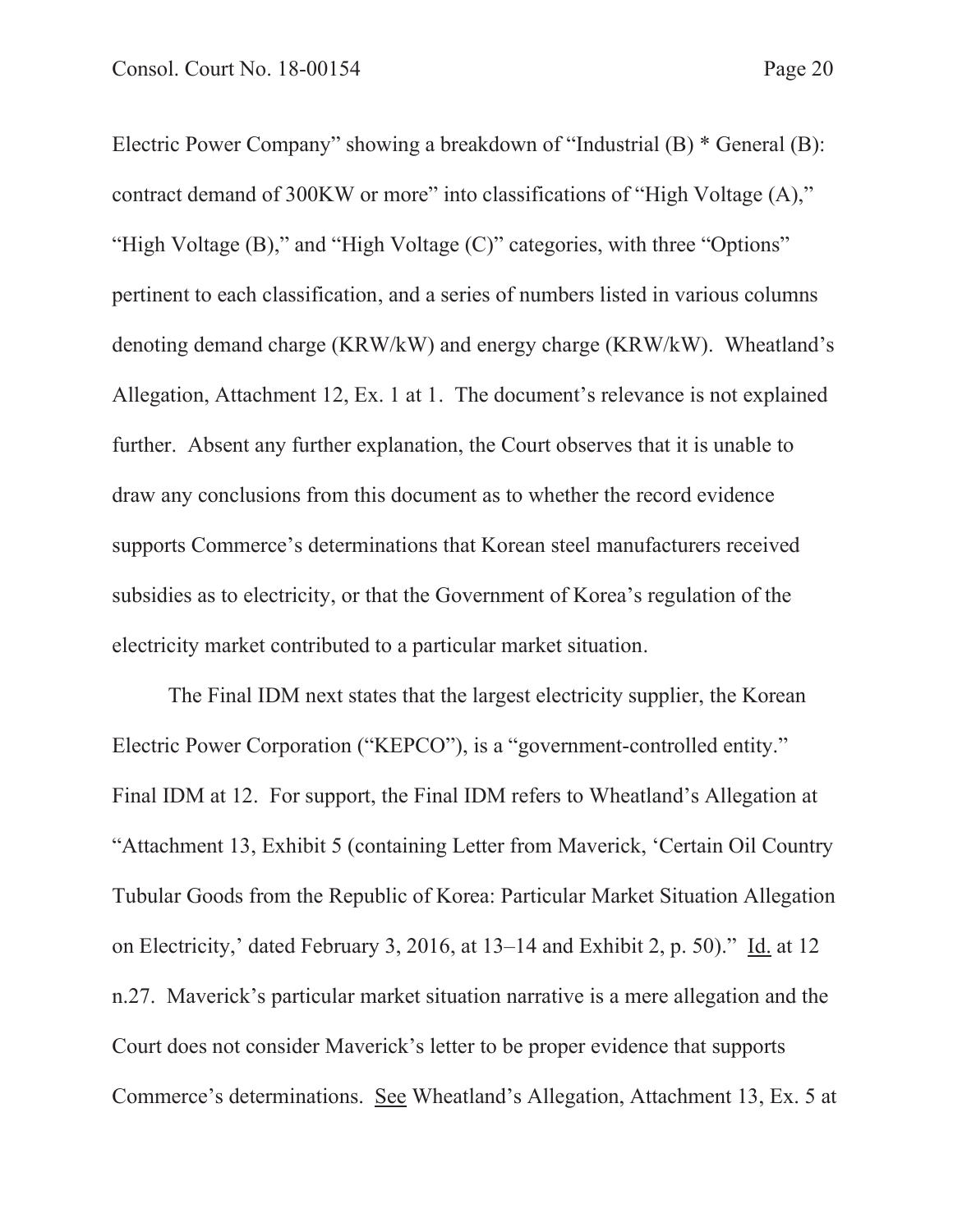13–14. Exhibit 2 is a Form 20-F filed for KEPCO with the U.S. Securities and Exchange Commission ("SEC") on April 30, 2014. Wheatland's Allegation, Attachment 13, Ex. 5 at Ex. 2. The disclosures in the SEC filing pertain mostly to fiscal year 2013, not to the period of review of 2015–2016, and describe general information related to a utility regulated by the SEC.4 To the extent that

For the period since 2006, our actual rates of return have been lower than the fair rate of return largely due to a general increase in fuel costs and additional facility investment costs incurred, the effects of which were not offset by timely increases in our tariff rates. Partly in response to the variance between our actual rates of return and the fair rates of return, the Government from time to time increases the electricity tariff rates, but there typically is a significant time lag for the tariff increases as such increases requires a series of deliberative processes and administrative procedures and the Government also has to consider other policy considerations, such as the inflationary effect of overall tariff increases and the efficiency of energy use from sectorspecific tariff increases.

Recent increases to the electricity tariff rates by the Government involve the following, which were made principally in response to the rising fuel prices which hurt our profitability as well as to encourage a more efficient use of electricity by the different sectors:

 $\bullet$  effective August 1, 2011, a 4.9% overall increase in our average tariff rate, consisting of increases in the industrial, commercial, residential, educational, street lighting and overnight power usage tariff rates by 6.1

(footnote continued)

<sup>4</sup> For example, page 50 of Exhibit 2 of the relevant Maverick Particular Market Situation Allegation states in pertinent part: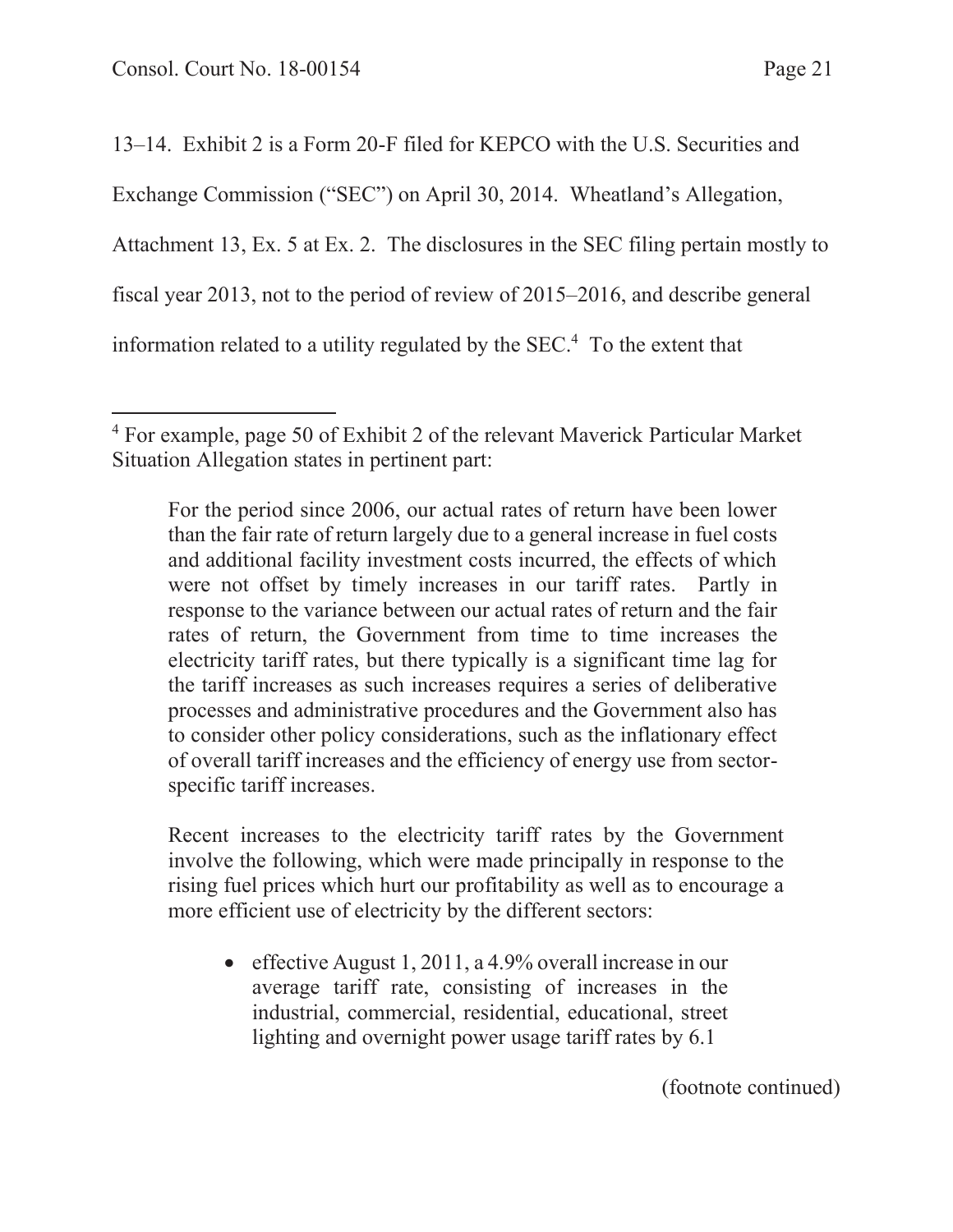Commerce could reasonably determine from the Form 20-F document that the conditions of the Korean electricity market remained unchanged throughout 2014 and the period of review, its page 50 might provide a modicum of support for that inference, but the Court concludes that the cited evidence does not address whether Korean steel manufacturers received subsidies as to electricity or whether the Government of Korea's regulation of the electricity market contributed to a particular market situation during the period of review.

As to the fifth factor addressed in the Remand Results, Commerce determined that the Government of Korea's plan to restructure the private steel industry in Korea "is indicative of a [particular market situation]." Remand Results at 11–12. In support of this determination, Commerce cited as record

- effective December 5, 2011, a  $4.5\%$  overall increase in our average tariff rate, consisting of increases in the industrial, commercial, educational and street lighting tariff rates by 6.5%, 4.5%, 4.5% and 6.5%, while making no changes to the residential, agricultural and overnight power usage tariff.
- $\bullet$  effective August 6, 2012, a 4.9% overall increase in our average tariff rate, consisting of increases in the residential, commercial, educational, industrial, street lighting, agricultural and overnight power usage tariff rates by 2.7%, 4.4%, 3.0%, 6.0%, 4.9%, 3.0% and 4.9%, respectively.

Wheatland's Allegation, Attachment 13, Ex. 5 at Ex. 2 at 50.

<sup>%, 4.4%, 2.0%, 6.3%, 6.3%</sup> and 8.0%, while making no changes to the agricultural tariff.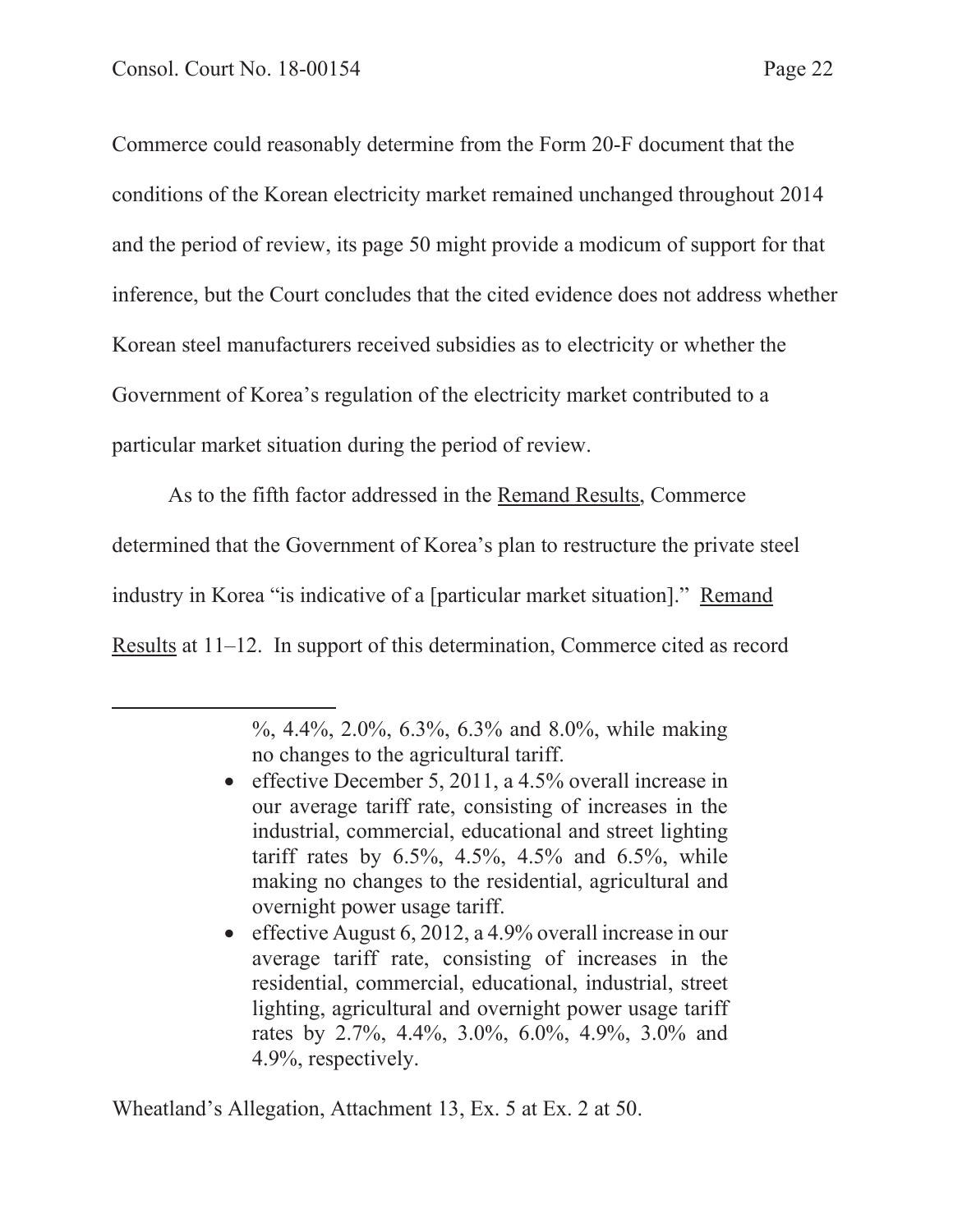evidence "Wheatland's [] Allegation at Attachment 14, Exhibit 12 (containing 'Korean Ministry of Strategy and Finance, Press Release: Government Unveils 2017 Action Plan to for Industrial Restructuring' (January 25, 2017))" and "Wheatland's [] Allegation, Attachment 12, Exhibit 3 [sic] (containing 'Severe Excess Supply in Steel Pipe, Cold Rolled and Plate Sectors . . . Concerns Loom over Dongkook Steel and SeAH Group,' Invest Chosun, dated May 20, 2016)." See Remand Results at 11 nn.45 & 46. Those documents were submitted as part of Maverick's and U.S. Steel Corporation's particular market situation allegations in an administrative review of Oil Country Tubular Goods from Korea, 82 Fed. Reg. 18,105 (Dep't of Commerce Apr. 17, 2017). See Wheatland's Allegation, Attachment 12, Ex.  $2$ ;<sup>5</sup> id., Attachment 14, Ex. 12. Commerce stated in its

Remand Results:

This type of active government involvement in the steel industry's response to market overcapacity is indicative of a [Particular Market Situation]. This is precisely the type of interference that meets the definition of a [Particular Market Situation]. As stated in the TPEA, a [Particular Market Situation] "exists such that the cost of materials and fabrication or other processing of any kind does not accurately reflect the cost of production in the ordinary course of trade." The Korean government's assistance to accelerate the steel industry's response and restructuring interferes with the normal functioning of the free market and *alters the ordinary course of trade*. Outside government interference in the steel industry in response to particular market conditions that affected such industry to the point that the industry may need to undergo restructuring is highly unusual and does not represent

<sup>5</sup> The Remand Results incorrectly cite to Exhibit 3, rather than Exhibit 2.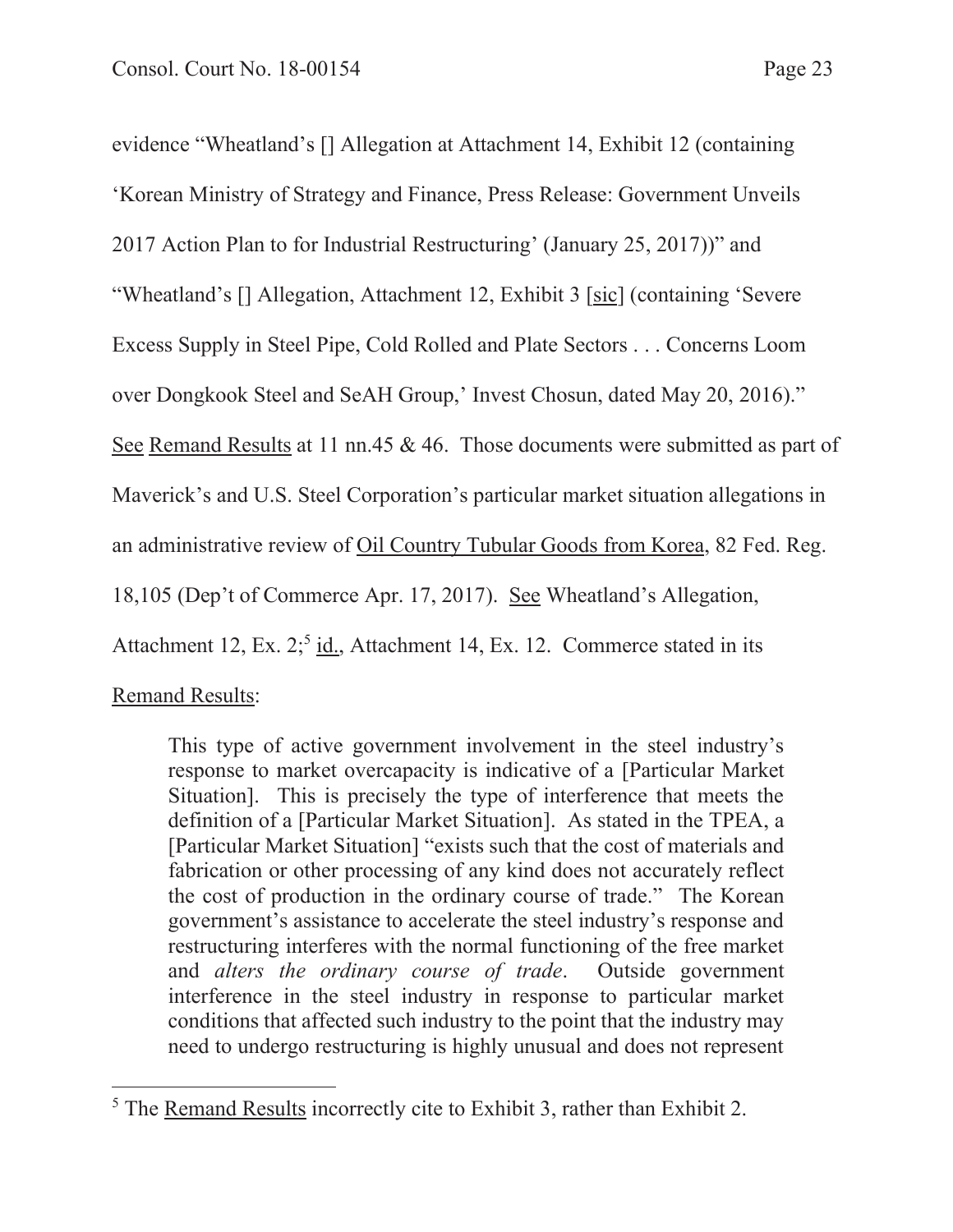the ordinary course of trade. When the investment industry expressed the view that the Korean steel industry needed additional restructuring, as shown in Invest Chosun, the Korean government quickly intervened to assist the steel industry to restructure, as expressed in the press release from the Korean Ministry of Strategy and Finance. We recognize that the government's announcement of additional restructuring of [the] steel industry occurred within months of the end of the [period of review]. Nonetheless, we conclude that the conditions that led to the government's announcement existed during the [period of review].

Remand Results at 11–12 (footnote omitted; emphasis added).

The Court observes that the referenced documents in support of this statement do not support any particular market situation determinations as to the Government of Korea's actions vis-a-vis "the market" during the period of review. See also NEXTEEL II, 44 CIT at  $\phantom{0}$ , 450 F. Supp. 3d at 1343 (discussing the same press release from the Korean Ministry of Strategy and Finance announcing the Government of Korea's "2017 Action Plan for Industrial Restructuring," dated January 25, 2017). The Remand Results are also unclear as to whether a particular market situation *caused* the Government of Korea to become involved in industry restructuring, or that a particular market situation would arise *as a result of* the Government of Korea's involvement—which would concern matters beyond the confines of the period of review. The Court notes that the evidence cited by Defendant does not support the fifth factor of its particular market situation analysis.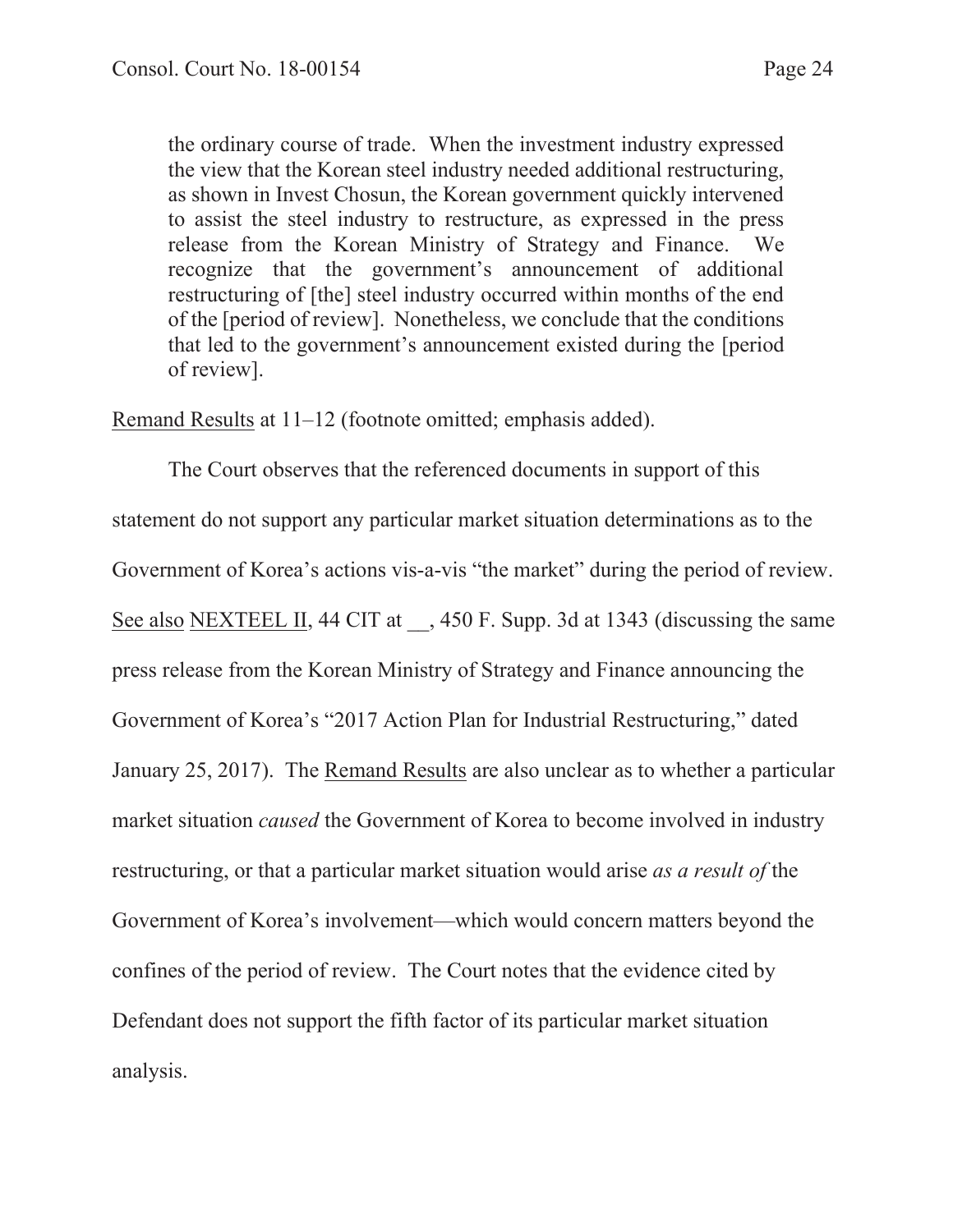### **CONCLUSION**

The Court concludes that Commerce's calculation of Hyundai Steel's dumping margin rate without a particular market situation adjustment is in accordance with the law and sustains Commerce's determination on the issue of Hyundai Steel's dumping margin rate.

The Court concludes that Commerce calculated SeAH's dumping margin improperly using an average of dumping rates based in part on a particular market situation determination that is unsupported by substantial evidence, and remands for Commerce to recalculate SeAH's dumping margin in accordance with this opinion.

Accordingly, it is hereby

**ORDERED** that the Third Remand Results are sustained with respect to Commerce's recalculation of the dumping margin for Hyundai Steel; and it is further

**ORDERED** that the Third Remand Results are remanded for Commerce to recalculate the dumping margin for SeAH in light of this opinion; and it is further

**ORDERED** that this case will proceed according to the following schedule:

- (1) Commerce shall file the fourth remand results on or before August 15, 2022;
- (2) Commerce shall file the administrative record on or before